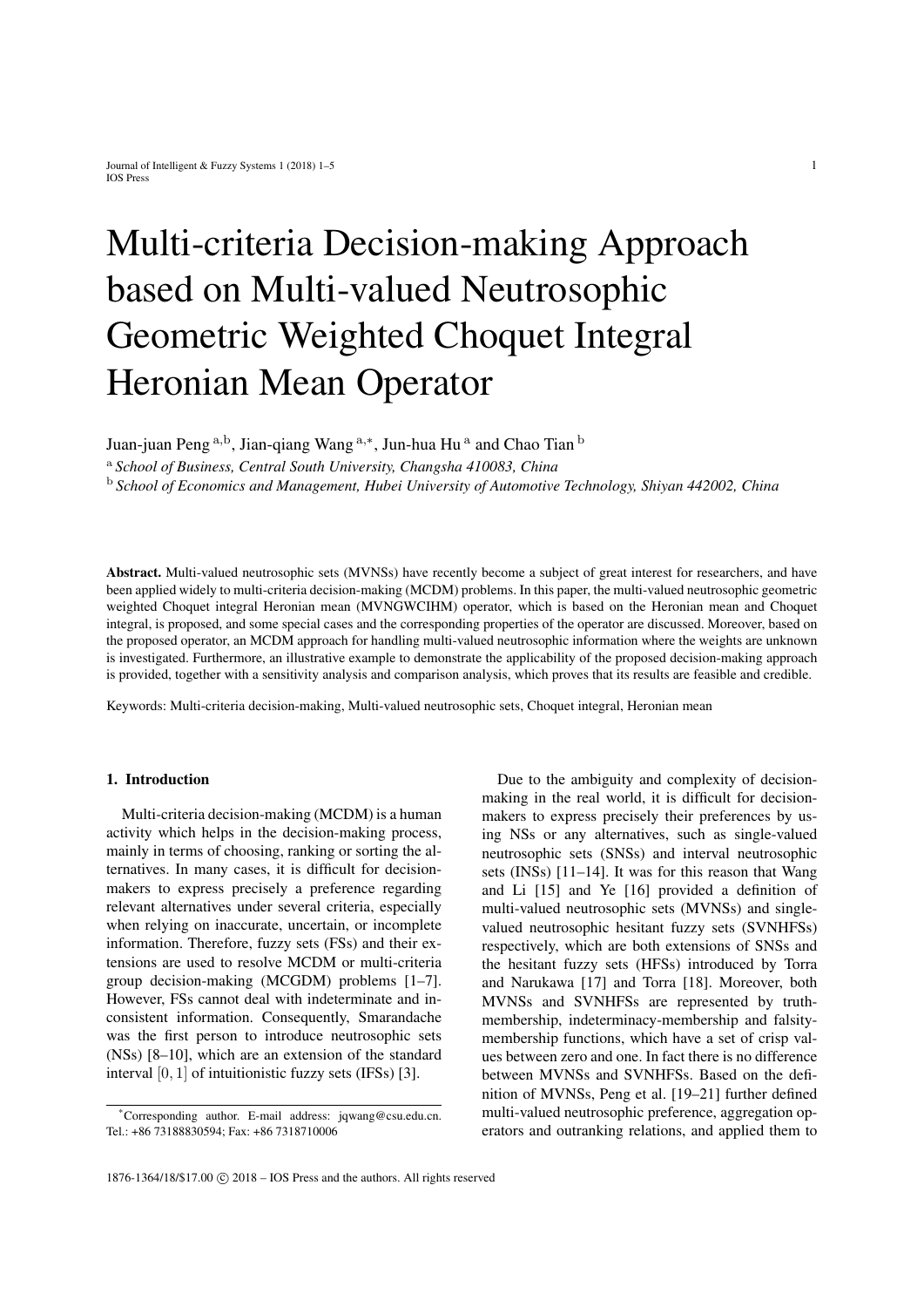resolve MCDM problems. Ji et al. [22] developed a projection-based an acronym in Portuguese of interactive and multi-criteria decision-making (TODIM) method with multi-valued neutrosophic information. Moreover, based on the definition of MVNSs, Peng et al. [23] defined probability multi-valued neutrosophic numbers (MVNNs), which are also an extension of MVNSs. Wu and Wang [24] investigated some crossentropy measures of MVNNs and applied them to the problem of selecting a suitable middle-level manager. Finally, Wang and Li [25] developed generalized single-valued neutrosophic hesitant fuzzy prioritized aggregation operators.

The Choquet integral [26] and Heronian mean (HM) [27] are powerful tools for solving MCDM problems with correlated information in the decisionmaking process. The Choquet integral can focus on changing the weight vector of the aggregation operator, while the HM can capture the interrelationships of individual data. Recently, the two methods have been applied widely to solve various MCDM problems [28–40]. For example, Yager [28] introduced the induced Choquet ordered averaging operator based on the Choquet integral. Additionally, Yu et al. [30] developed hesitant Choquet integral fuzzy operators and applied them to MCDM problems. Wang et al. [35] proposed some Choquet integral operators with interval 2-tuple linguistic information and also applied them to MCDM problems. Liu and Zhang [38] defined the neutrosophic hesitant fuzzy improved generalized weighted Heronian mean (NHFIGWHM) operator and the neutrosophic hesitant fuzzy improved generalized geometric weighted Heronian mean (NHFIGGWHM) operator.

Based on the aforementioned studies, some attempts have been made to define outranking relations, preference, aggregation operators and cross-entropy measures of MVNNs. However, these methods cannot reflect the interrelationships between the weights and individual data simultaneously. Moreover, for some actual decision-making problems, each criterion has a relationship with the other criteria. For example, if we want to select an investment project, we may consider the basic criteria to be risk and profit. As is well known, the higher the risk, the bigger the profit; therefore, the two criteria are correlated with each other. Clearly, the existing methods presented above cannot resolve this type of decision-making problem. In order to address this shortcoming, we extended the HM operator and Choquet integral to handle multivalued neutrosophic information. Consequently, a new approach is established by combining the advantages of the HM operator and Choquet integral to deal with multi-valued neutrosophic MCDM problems where the weight information is completely unknown. An illustrative example is also provided to demonstrate the applicability of the proposed method.

The rest of paper is organized as follows. In Section 2, some basic concepts of NSs, MVNSs and the operations of MVNNs are briefly reviewed. Then in Section 3, the multi-valued neutrosophic geometric weighted Choquet integral Heronian mean (MVNG-WCIHM) operator is proposed and some of the operator's special cases and corresponding properties are discussed. In Section 4, the way in which the extended method can solve MCDM problems using MVNNs is outlined. In Section 5, an illustrative example is presented to verify the proposed approach. Finally, conclusions are drawn in Section 6.

## 2. Preliminaries

This section introduces the fuzzy measure and Choquet integral, and reviews NSs and SNSs and MVNSs. Additionally, some operations of MVNNs, which will be utilized in the later analysis, are also included.

# *2.1. The fuzzy measure and Choquet integral*

Assume  $X = \{x_1, x_2, \ldots, x_n\}$  is the set of the criteria and  $P(X)$  is the power set of X.

**Definition 1** [41, 42]. A fuzzy measure  $\mu$  on the set X is a set function  $\mu: P(X) \to [0, 1]$  and satisfies the following axioms:

(1) 
$$
\mu(\varphi) = 0, \mu(X) = 1;
$$

(2) if 
$$
B_1 \subseteq B_2 \subseteq X
$$
, then  $\mu(B_1) \leq \mu(B_2)$ ;

(3)  $\mu(B_1 \cup B_2) = \mu(B_1) + \mu(B_2) + \rho \mu(B_1) \mu(B_2),$ for  $\forall B_1, B_2 \subseteq X$ ,  $B_1 \cap B_2 = \varphi$ , where  $\rho \in$  $(-1, +\infty).$ 

If  $\rho = 0$ , then (3) is reduced to the additive measure:  $\forall B_1, B_2 \subseteq X$ , and  $B_1 \cap B_2 = \varphi$ ,  $\mu(B_1 \cup B_2) =$  $\mu(B_1) + \mu(B_2)$ .

If the elements of  $B_i$  are independent, then

$$
\mu(B_i) = \sum_{x_i \in B_i} \mu(x_i) \text{ for all } B_i \subseteq X. \tag{1}
$$

If X is a finite set, then the  $\rho$ -fuzzy measure is represented as: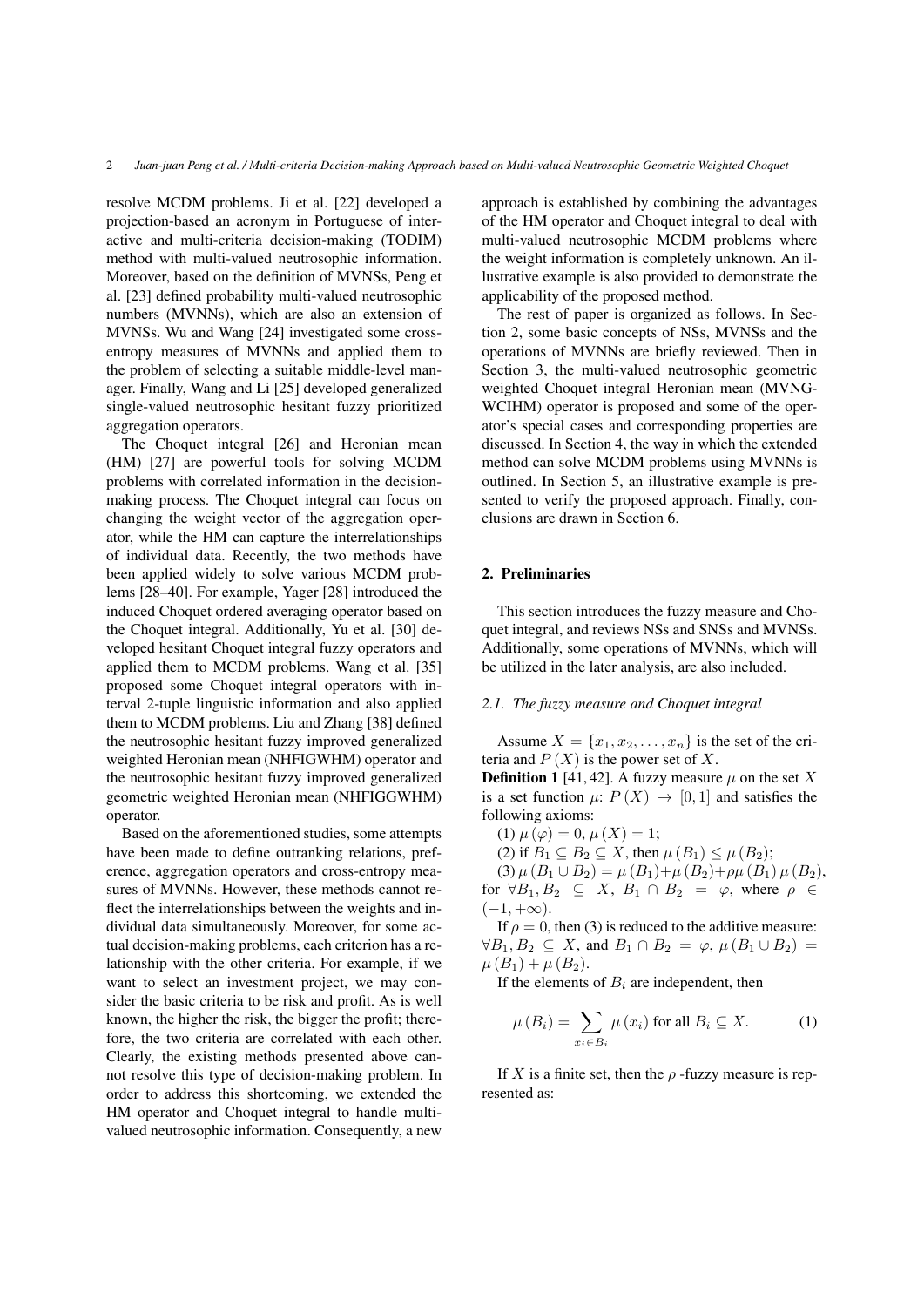$$
\mu(B_1) = \begin{cases} \frac{1}{\rho} \left( \prod_{i \in B_1} [1 + \rho \mu(i)] - 1 \right), & \rho \neq 0; \\ \sum_{i \in B_1} \mu(i), & \rho = 0. \end{cases}
$$
 (2)

 $\prod_{i=1}^{n} (1 + \rho \mu(i)).$ Here  $\rho$  is determined from  $\mu(X) = 1$ , i.e.,  $\rho + 1 =$ 

**Definition 2** [26]. Let  $\mu$  be a fuzzy measure on a finite set  $X = \{x_1, x_2, \ldots, x_n\}, f : X \to [0, +\infty)$ , then the discrete Choquet integral on f with respect to  $\mu$  can be defined as:

$$
\int_{X} f d\mu = \sum_{i=1}^{n} f(x_{\sigma(i)}) (\mu (B_{\sigma(i)}) - \mu (B_{\sigma(i+1)})),
$$
\n(3)

where  $(\sigma(1), \sigma(2), \ldots, \sigma(n))$  is a permutation of  $(1, 2, \ldots, n)$ , such that  $0 \le f(x_{\sigma(1)}) \le f(x_{\sigma(2)}) \le$  $\cdots \leq f(x_{\sigma(n)})$ ,  $f(x_{\sigma(0)}) = 0$ ,  $B_{\sigma(i)} = \{x_{\sigma(i)},$  $x_{\sigma(i+1)}, \ldots, x_{\sigma(n)}\}$  and  $\mu(B_{\sigma(n+1)}) = 0$ .

## *2.2. MVNS*

In this section, the definitions and operations of MVNNs, which will be utilized in the latter analysis, are introduced.

**Definition 3** [15, 16]. Let  $X$  be a space of points (objects), with a generic element in  $X$  denoted by  $x$ . An MVNS  $\psi$  in X is characterized by

$$
\psi = \left\{ \left\langle x, \tilde{T}_{\psi}(x), \tilde{I}_{\psi}(x), \tilde{F}_{\psi}(x) \right\rangle | x \in X \right\}, (4)
$$

where  $\tilde{T}_{\psi}(x)$ ,  $\tilde{I}_{\psi}(x)$ , and  $\tilde{F}_{\psi}(x)$  are three sets of precise values in  $[0, 1]$  and are in the form of HFSs, denoting the truth-membership degree, indeterminacymembership function and falsity-membership degree respectively, and satisfying  $0 \le \gamma, \eta, \xi \le 1, 0 \le$  $\gamma^+ + \eta^+ + \xi^+ \leq 3$ , where  $\gamma \in \tilde{T}_\psi(x)$  ,  $\eta \in \tilde{I}_\psi(x)$  ,  $\xi \in$  $\tilde{F}_\psi\,(x), \,\, \gamma^+ \,\, = \,\, \sup \tilde{T}_\psi\,(x), \,\, \eta^+ \,\, = \,\, \sup \tilde{I}_\psi\,(x) \,\,$  and  $\xi^+ = \sup \tilde{F}_\psi(x).$ 

If X has only one element, then  $\psi$  is called an MVNN, denoted by  $\psi = \langle \tilde{T}_{\psi}(x), \tilde{I}_{\psi}(x), \tilde{F}_{\psi}(x) \rangle$ . For convenience, an MVNN can be denoted by  $\psi =$  $\langle \tilde{T}_{\psi}, \tilde{I}_{\psi}, \tilde{F}_{\psi} \rangle$ . The set of MVNNs are MVNNS. Obviously, MVNSs are generally considered as an extension of NSs. If each of  $\tilde{T}_{\psi}(x)$ ,  $\tilde{I}_{\psi}(x)$  and  $\tilde{F}_{\psi}(x)$ for any x has only one value, i.e.,  $\gamma$ ,  $\eta$  and  $\xi$ , and  $0 \le \gamma + \eta + \xi \le 3$ , then MVNSs are reduced to SNSs; if  $I_{\psi}(x) = \emptyset$  for any x, then MVNSs are reduced to DHFSs; and if  $\tilde{I}_{\psi}(x) = \tilde{F}_{\psi}(x) = \varnothing$  for any x, then MVNSs are reduced to HFSs. Therefore, MVNSs are extensions of SNSs, DHFSs and HFSs.

**Definition 4** [16, 19]. Let  $\psi, \psi_1, \psi_2 \in MVNNs$  and  $\lambda > 0$ , then the following operations can be obtained:

$$
\begin{array}{ll}\n(1) \; \lambda \psi = \langle \cup_{\gamma_{\psi} \in \tilde{T}_{\psi}} \{ 1 - (1 - \gamma_{\psi})^{\lambda} \}, \\
& \cup_{\eta_{\psi} \in \tilde{I}_{\psi}} \{ \{ \eta_{\psi} \}^{\lambda} \}, \cup_{\xi_{\psi} \in \tilde{F}_{\psi}} \{ \{ \xi_{\psi} \}^{\lambda} \} \rangle; \\
(2) \; \psi^{\lambda} = \langle \cup_{\gamma_{\psi} \in \tilde{T}_{\psi}} \{ (\gamma_{\psi})^{\lambda} \}, \cup_{\eta_{\psi} \in \tilde{I}_{\psi}} \{ 1 - (1 - \eta_{\psi})^{\lambda} \}, \\
& \cup_{\xi_{\psi} \in \tilde{F}_{\psi}} \{ 1 - (1 - \xi_{\psi})^{\lambda} \} \rangle; \end{array}
$$

(3)  $\psi_1 \oplus \psi_2 =$ 

$$
\langle \bigcup_{\gamma_{\psi_1} \in \tilde{T}_{\psi_1}, \gamma_{\psi_2} \in \tilde{T}_{\psi_2}} \{ \gamma_{\psi_1} + \gamma_{\psi_2} - \gamma_{\psi_1} \cdot \gamma_{\psi_2} \},
$$
\n
$$
\bigcup_{\eta_{\psi_1} \in \tilde{I}_{\psi_1}, \eta_{\psi_2} \in \tilde{I}_{\psi_2}} \{ \eta_{\psi_1} \cdot \eta_{\psi_2} \},
$$
\n
$$
\bigcup_{\xi_{\psi_1} \in \tilde{F}_{\psi_1}, \xi_{\psi_2} \in \tilde{F}_{\psi_2}} \{ \xi_{\psi_1} \cdot \xi_{\psi_2} \} \rangle;
$$
\n(4) 
$$
\psi_1 \otimes \psi_2 =
$$
\n
$$
\langle \bigcup_{\gamma_{\psi_1} \in \tilde{T}_{\psi_1}, \gamma_{\psi_2} \in \tilde{T}_{\psi_2}} \{ \gamma_{\psi_1} \cdot \gamma_{\psi_2} \},
$$
\n
$$
\bigcup_{\eta_{\psi_1} \in \tilde{I}_{\psi_1}, \eta_{\psi_2} \in \tilde{I}_{\psi_2}} \{ \eta_{\psi_1} + \eta_{\psi_2} - \eta_{\psi_1} \cdot \eta_{\psi_2} \},
$$
\n
$$
\bigcup_{\xi_{\psi_1} \in \tilde{F}_{\psi_1}, \xi_{\psi_2} \in \tilde{F}_{\psi_2}} \{ \xi_{\psi_1} + \xi_{\psi_2} - \xi_{\psi_1} \cdot \xi_{\psi_2} \} \rangle.
$$

**Definition 5** [19]. Let  $\psi \in MVNNs$ , then the complement of an MVNN can be denoted by  $\psi^C$ , which can be defined as follows:

$$
\psi^C = \left\{ \tilde{T}_{\psi}^C, \tilde{I}_{\psi}^C, \tilde{F}_{\psi}^C \right\}.
$$
\n(5)

Here  $\tilde{T}_{\psi}^C = \bigcup_{\xi \in \tilde{F}_{\psi}} \{\xi\}, \tilde{I}_{\psi}^C = \bigcup_{\eta \in \tilde{I}_{\psi}} \{1 - \eta\}$  and  $\tilde{F}_{\psi}^{C} = \cup_{\gamma \in \tilde{T}_{\psi}} \{\gamma\}.$ 

**Definition 6** [19]. Let  $\psi_1$  and  $\psi_2$  be two MVNNs. The comparision method can be defined as follows:

(1) If  $s(\psi_1) > s(\psi_2)$  or  $s(\psi_1) = s(\psi_2)$  and  $a(\psi_1) > a(\psi_2)$ , then  $\psi_1$  is superior to  $\psi_2$ , denoted by  $\psi_1 \succ \psi_2$ ;

(2) If  $s(\psi_1) = s(\psi_2)$  and  $a(\psi_1) = a(\psi_2)$ , then  $\psi_1$ is indifferent to  $\psi_2$ , denoted by  $\psi_1 \sim \psi_2$ ;

(3) If  $s(\psi_1) = s(\psi_2)$  and  $a(\psi_1) < a(\psi_2)$  or  $s(\psi_1) < s(\psi_2)$ , then  $\psi_1$  is inferior to  $\psi_2$ , denoted by  $\psi_1 \prec \psi_2$ ;

$$
s(\psi_i) = \frac{1}{l_{\tilde{T}_{\psi_i}} \cdot l_{\tilde{I}_{\psi_i}}} \sum_{\gamma_{\psi_i} \in \tilde{T}_{\psi_i}, \eta_{\psi_i} \in \tilde{I}_{\psi_i}, \xi_{\psi_i} \in \tilde{F}_{\psi_i}}
$$
  

$$
\frac{(\gamma_{\psi_i} - \eta_{\psi_i} - \xi_{\psi_i})}{3} (i = 1, 2)
$$
 and  $a(\psi_i) = \frac{1}{l_{\tilde{T}_{\psi_i}} \cdot l_{\tilde{I}_{\psi_i}} \cdot l_{\tilde{F}_{\psi_i}}}$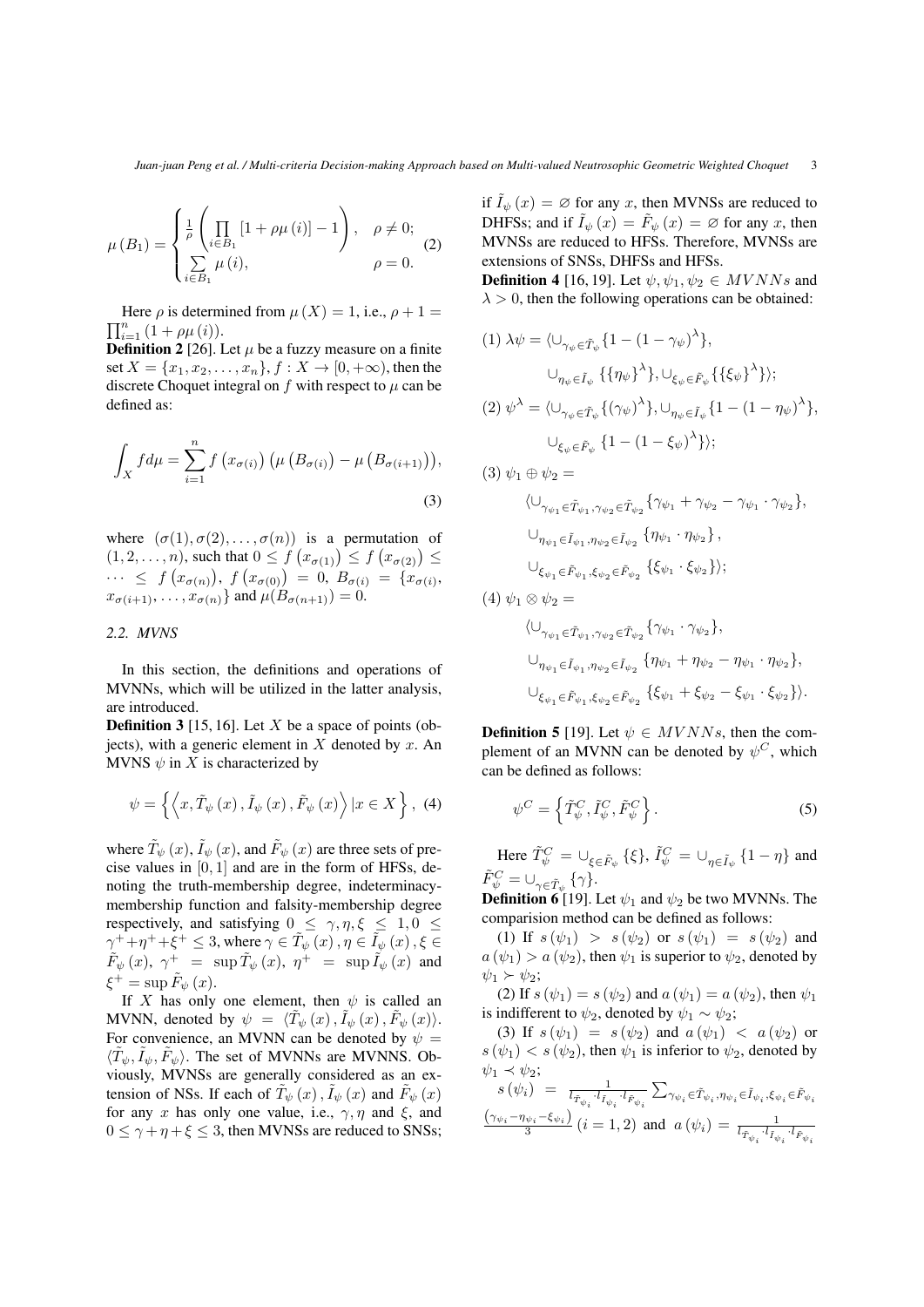$\sum\nolimits_{\gamma_{\psi_{i}}\in\tilde{T}_{\psi_{i}},\eta_{\psi_{i}}\in\tilde{I}_{\psi_{i}},\xi_{\psi_{i}}\in\tilde{F}_{\psi_{i}}}$  $\frac{(\gamma_{\psi_i}+\eta_{\psi_i}+\xi_{\psi_i})}{3}$   $(i=1,2)$ represent the score function and accuracy function respectively. Here  $\gamma_{\psi_i} \in \tilde{T}_{\psi_i}, \eta_{\psi_i} \in \tilde{I}_{\psi_i}$  and  $\xi_{\psi_i} \in \tilde{F}_{\psi_i}$ ;  $l_{\tilde{T}_{\psi_i}}$ ,  $l_{\tilde{I}_{\psi_i}}$  and  $l_{\tilde{F}_{\psi_i}}$  denote the number of elements in  $\tilde{T}_{\psi_i}$ ,  $\tilde{I}_{\psi_i}$  and  $\tilde{F}_{\psi_i}$ , respectively.

## 3. The MVNGWCIHM operator

Based on the HM and Choquet integral, the MVNG-WCHM operator is now proposed.

**Definition 7** [43]. Let  $Z_i$   $(i = 1, 2, \ldots, m)$  be a set of nonnegative real numbers, then the HM can be defined as:

$$
HM (Z_1, Z_2, \dots, Z_m) = \frac{2}{m (m+1)} \sum_{i=1}^{m} \sum_{j=i}^{m} \sqrt{Z_i Z_j}.
$$
\n(6)

**Definition 8** [44, 45]. Let  $Z_i$  ( $i = 1, 2, ..., m$ ) be a set of nonnegative numbers, and  $p, q \geq 0$ , p and q not be equal to zero simultaneously, then the geometric Heronian mean (GHM) can be defined as:

$$
GHM_{p,q}(Z_1,Z_2,\ldots,Z_m)
$$

$$
= \frac{1}{p+q} \left( \prod_{i=1}^{m} \prod_{j=i}^{m} (pZ_i + qZ_j) \right)^{\frac{2}{m(m+1)}}.
$$
 (7)

**Definition 9** Let  $\psi_i$   $(i = 1, 2, ..., m)$  be a group of MVNNs, and  $\mu$  be a fuzzy measure on X. Based on the fuzzy measure, the MVNGWCIHM can be defined as:

$$
MVNGWCIHM (\psi_1, \psi_2, ..., \psi_m) =
$$
  
\n
$$
\frac{1}{p+q} \left( \underset{i=1}{\overset{m}{\otimes}} \underset{j=i}{\overset{m}{\otimes}} (pm (\mu (B_{\sigma(i)}) - \mu (B_{\sigma(i+1)})) \psi_{\sigma(i)})
$$
  
\n
$$
\oplus (qm (\mu (B_{\sigma(j)}) - \mu (B_{\sigma(j+1)})) \psi_{\sigma(j)}) \right)^{\frac{2}{m(m+1)}} (8)
$$

Here  $p, q \geq 0$ , p and q are not equal to zero simultaneously.  $m$  is the balance parameter.  $(\sigma(1), \sigma(2), \ldots, \sigma(n))$  is a permutation of  $(1, 2, \ldots, n)$ , such that  $\psi_{\sigma(1)} \leq \psi_{\sigma(2)} \leq \cdots \leq$  $\psi_{\sigma(n)}, B_{\sigma(i)} = (\sigma(i), \ldots, \sigma(n)),$  and  $B_{\sigma(n+1)} = \emptyset$ . **Theorem 1** Let  $\psi_i$   $(i = 1, 2, \dots, m)$  be a group of MVNNs, and  $\mu$  be a fuzzy measure on X. Then the aggregated value utilizing the MVNGWCIHM operator is also an MVNN, and

$$
MVNGWCHM_{p,q}(\psi_1, \psi_2, ..., \psi_m) = \bigcup_{\substack{\gamma_{\psi_{\sigma(i)}} \in \tilde{\tau}_{\psi_{\sigma(i)}, \gamma_{\psi_{\sigma(j)}} \in \tilde{\tau}_{\psi_{\sigma(j)}} \\ \eta_{\psi_{\sigma(i)}} \in \tilde{\tau}_{\psi_{\sigma(i)}} \\ \xi_{\psi_{\sigma(i)}} \in \tilde{\tau}_{\psi_{\sigma(j)}} \\ \xi_{\psi_{\sigma(i)}} \in \tilde{\tau}_{\psi_{\sigma(j)}}}} \left\{ \left\{ 1 - \left( 1 - \prod_{i=1}^{m} \prod_{j=i}^{m} \left( 1 - (1 - \gamma_{\psi_{\sigma(i)}})^{pm(\mu(B_{\sigma(i)}, -\mu(B_{\sigma(i+1)})))} (1 - \gamma_{\psi_{\sigma(j)}})^{qm(\mu(B_{\sigma(j)})-\mu(B_{\sigma(j+1)})))} \right)^{\frac{2}{m(m+1)}} \right\}^{\frac{1}{m(m+1)}}} \right\},
$$
\n
$$
\left\{ \left( 1 - \prod_{i=1}^{m} \prod_{j=i}^{m} \left( 1 - \eta_{\psi_{\sigma(i)}}^{pm(\mu(B_{\sigma(i)})-\mu(B_{\sigma(i+1)})))} \cdot \eta_{\psi_{\sigma(j)}}^{qm(\mu(B_{\sigma(j)})-\mu(B_{\sigma(j+1)})))} \right)^{\frac{2}{m(m+1)}} \right\}^{\frac{1}{m(m+1)}} \right\},
$$
\n
$$
\left\{ \left( 1 - \prod_{i=1}^{m} \prod_{j=i}^{m} \left( 1 - \xi_{\psi_{\sigma(i)}}^{pm(\mu(B_{\sigma(i)})-\mu(B_{\sigma(i+1)})))} \cdot \xi_{\psi_{\sigma(j)}}^{qm(\mu(B_{\sigma(j)})-\mu(B_{\sigma(j+1)})))} \right)^{\frac{2}{m(m+1)}} \right\}^{\frac{1}{m(m+1)}} \right\}.
$$
\n(9)

Here  $(\sigma(1), \sigma(2), \ldots, \sigma(n))$  is a permutation of  $(1, 2, \ldots, n)$ , such that  $\psi_{\sigma(1)} \leq \psi_{\sigma(2)} \leq \cdots \leq \psi_{\sigma(n)}$ ,  $B_{\sigma(j)} = (\sigma(j), \ldots \sigma(n))$ , and  $B_{\sigma(n+1)} = \emptyset$ . The process of proof is omitted here.

Some special cases of the MVNGWCIHM operator are now discussed.

**Case 1** (1) If Eq. (1) holds, then  $\mu({0i})$  =  $\mu(6(i)) - \mu(6(i+1)), i = 1, 2, \ldots, m.$ 

Thus, Thus, Eq. (9) is reduced to a multi-valued neutrosophic weighted geometric Heronian mean (MVN-WGHM) operator: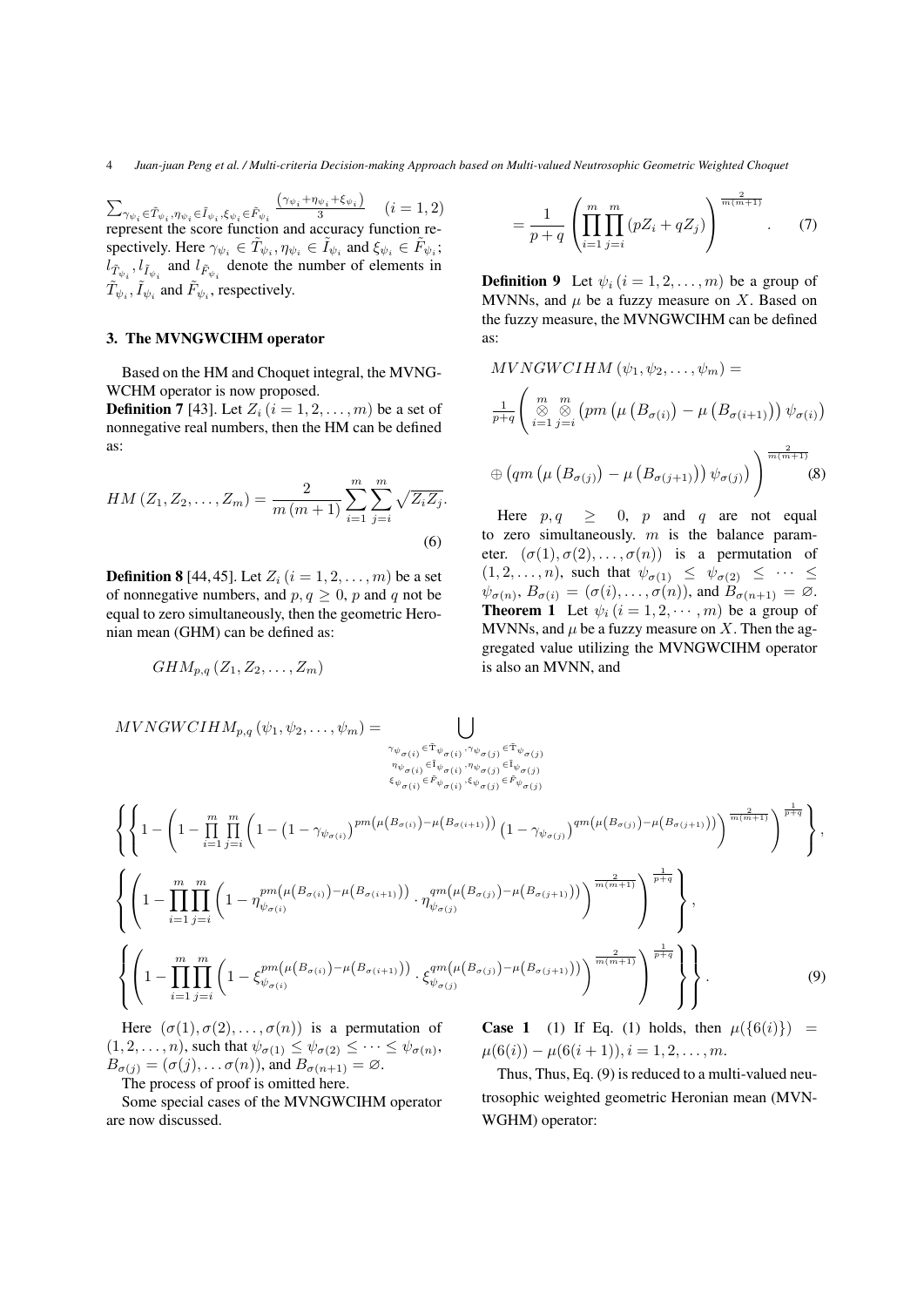$$
MVNWGHM_{p,q}(\psi_1, \psi_2, ..., \psi_m)
$$
\n
$$
= \frac{1}{p+q} \left( \left( \sum_{i=1}^{m} \sum_{j=i}^{m} \left( pm\mu\left( \{X_i\} \right) \psi_{\sigma(i)} \oplus qm\mu\left( \{X_j\} \right) \psi_{\sigma(j)} \right) \right)^{\frac{2}{m(m+1)}} \right)
$$
\n
$$
= \bigcup_{\substack{\gamma_{\psi_{\sigma(i)}} \in \tilde{\tau}_{\psi_{\sigma(i)}, \gamma_{\psi_{\sigma(j)}} \in \tilde{\tau}_{\psi_{\sigma(j)}} \\ \vdots \\ \psi_{\sigma(i)} \in \tilde{\mu}_{\psi_{\sigma(i)}, \gamma_{\psi_{\sigma(j)}} \in \tilde{\mu}_{\psi_{\sigma(j)}} \\ \xi_{\psi_{\sigma(i)} \in \tilde{\mu}_{\psi_{\sigma(i)}, \gamma_{\psi_{\sigma(j)}} \in \tilde{\mu}_{\psi_{\sigma(j)}}}} \left\{ \left\{ 1 - \left( 1 - \left( \prod_{i=1}^{m} \prod_{j=i}^{m} \left( 1 - (1 - \gamma_{\psi_{\sigma(i)}})^{pm\mu(\{X_i\})} (1 - \gamma_{\psi_{\sigma(j)}})^{qm\mu(\{X_j\})} \right) \right)^{\frac{2}{m(m+1)}} \right\} \right\},
$$
\n
$$
\left\{ \left( 1 - \left( \prod_{i=1}^{m} \prod_{j=1}^{m} \left( 1 - \eta_{\psi_{\sigma(i)}}^{pm\mu(\{X_i\})} \eta_{\psi_{\sigma(j)}}^{am\mu(\{X_j\})} \right) \right)^{\frac{2}{m(m+1)}} \right)^{\frac{1}{p+q}} \right\},
$$
\n
$$
\left\{ \left( 1 - \left( \prod_{i=1}^{m} \prod_{j=1}^{m} \left( 1 - \xi_{\psi_{\sigma(i)}}^{pm\mu(\{X_i\})} \xi_{\psi_{\sigma(j)}}^{am\mu(\{X_j\})} \right) \right)^{\frac{2}{m(m+1)}} \right)^{\frac{1}{p+q}} \right\} \right\}.
$$
\n(10)

(2) If  $\mu({X_i}) = \frac{1}{m}$  for all  $i = 1, 2, ..., m$ , then Eq. (9) is reduced to a multi-valued neutrosophic averaging geometric Heronian mean (MVNAGHM) operator:

$$
MVNAGHM_{p,q}(\psi_1, \psi_2, \dots, \psi_m) = \frac{1}{p+q} \left( \left( \underset{i=1}{\overset{m}{\otimes}} \underset{j=i}{\overset{m}{\otimes}} \left( \frac{1}{m} p m \psi_{\sigma(i)} \oplus \frac{1}{m} q m \psi_{\sigma(j)} \right) \right)^{\frac{2}{m(m+1)}} \right)
$$
  
\n
$$
= \bigcup_{\substack{\gamma_{\psi_{\sigma(i)}} \in \tilde{\Gamma}_{\psi_{\sigma(i)}}, \gamma_{\psi_{\sigma(j)}} \in \tilde{\Gamma}_{\psi_{\sigma(j)}}}} \left\{ \left\{ 1 - \left( 1 - \left( \prod_{i=1}^{m} \prod_{j=i}^{m} \left( \left( 1 - \left( 1 - \gamma_{\psi_{\sigma(i)}} \right)^p \left( 1 - \gamma_{\psi_{\sigma(j)}} \right)^q \right) \right) \right)^{\frac{2}{m(m+1)}} \right\}^{\frac{2}{m(m+1)}} \right\}, \quad (11)
$$
  
\n
$$
\stackrel{\gamma_{\psi_{\sigma(i)}} \in \tilde{\Gamma}_{\psi_{\sigma(i)}}, \zeta_{\psi_{\sigma(j)}} \in \tilde{F}_{\psi_{\sigma(j)}}}{{\xi_{\psi_{\sigma(i)}}}, \zeta_{\psi_{\sigma(j)}} \in \tilde{F}_{\psi_{\sigma(j)}}}
$$

$$
\left\{\left(1-\left(\prod_{i=1}^m\prod_{j=1}^m\left(1-\eta_{\psi_{\sigma(i)}}^p\eta_{\psi_{\sigma(j)}}^q\right)\right)^{\frac{2}{m(m+1)}}\right)^{\frac{1}{p+q}}\right\},\left\{\left(1-\left(\prod_{i=1}^m\prod_{j=1}^m\left(1-\xi_{\psi_{\sigma(i)}}^p\xi_{\psi_{\sigma(j)}}^q\right)\right)^{\frac{2}{m(m+1)}}\right)^{\frac{1}{p+q}}\right\}\right\}.
$$

(3) If  $\mu(B) = \sum_{i=1}^{|B|} i$  for all  $B \subseteq X$ , (here |B| represents the number of the elements in the set B), then  $i = \mu(6(i)) - \mu(6(i+1)), i = 1, 2, \dots, m$ . Here  $\omega = (\omega_1, \omega_2, \dots, \omega_m)^T$  and  $i \ge 0 (i = 1, 2, \dots, m)$ . In this case, Eq. (9) is reduced to an MVNAGHM operator:

$$
MVNAGHM_{p,q}(\psi_1, \psi_2, \dots, \psi_m) = \frac{1}{p+q} \left( \left( \underset{i=1}{\overset{m}{\otimes}} \underset{j=i}{\overset{m}{\otimes}} (pm\omega_i\psi_{\sigma(i)} \oplus qm\omega_j\psi_{\sigma(j)}) \right)^{\frac{2}{m(m+1)}} \right)
$$
  
\n
$$
= \bigcup_{\substack{\gamma_{\psi_{\sigma(i)}} \in \tilde{\tau}_{\psi_{\sigma(i)}}, \gamma_{\psi_{\sigma(j)}} \in \tilde{\tau}_{\psi_{\sigma(j)}}}} \left\{ 1 - \left( 1 - \left( \prod_{i=1}^{m} \prod_{j=i}^{m} \left( 1 - \left( 1 - \gamma_{\psi_{\sigma(i)}} \right)^{pm\omega_i} \left( 1 - \gamma_{\psi_{\sigma(j)}} \right)^{qm\omega_j} \right) \right)^{\frac{2}{m(m+1)}} \right\}^{\frac{2}{m(m+1)}} \right\}^{\frac{2}{m(m+1)}} \right\}^{(12)}
$$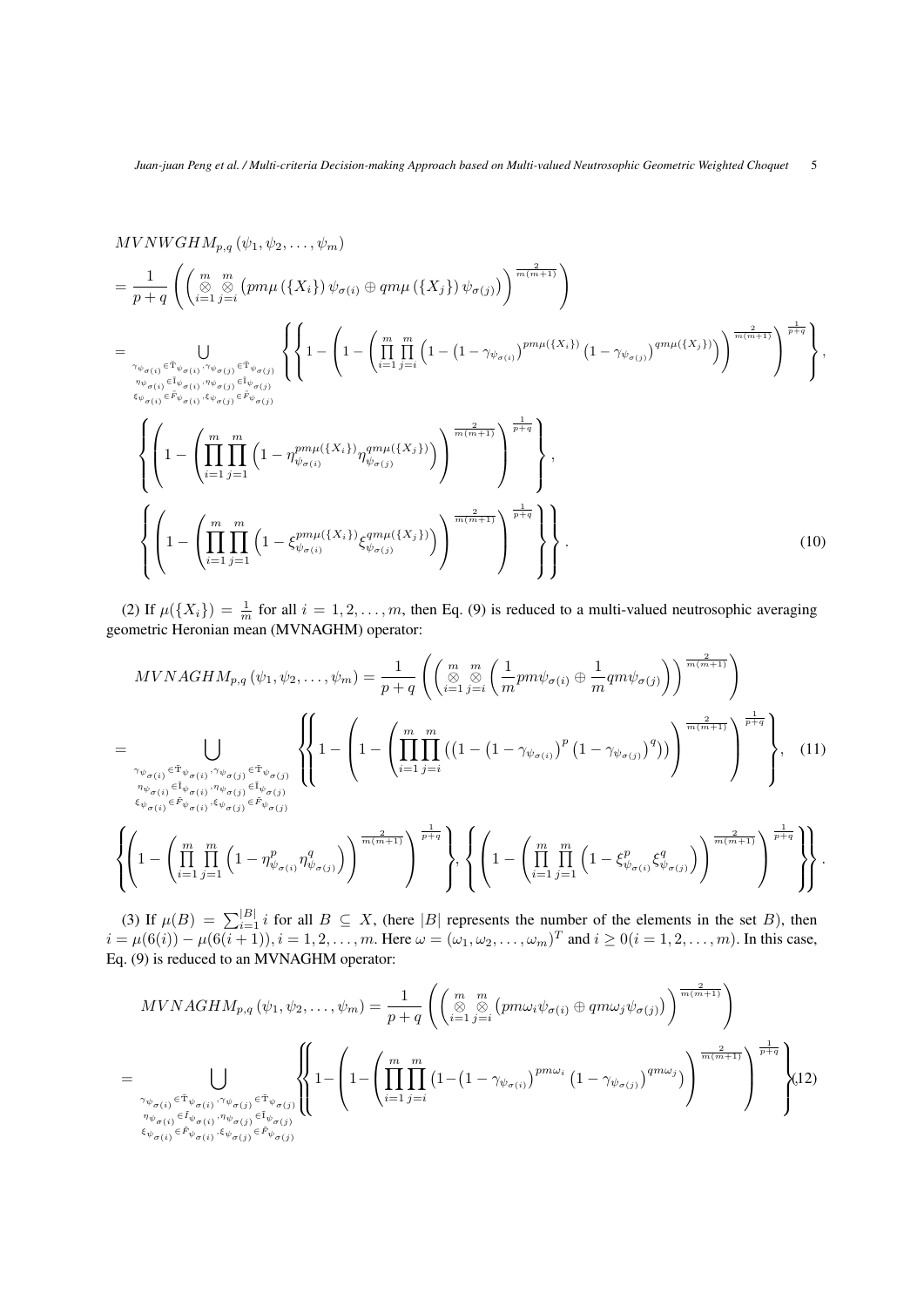## 6 *Juan-juan Peng et al. / Multi-criteria Decision-making Approach based on Multi-valued Neutrosophic Geometric Weighted Choquet*

$$
\left\{\!\!\left(1-\left(\prod_{i=1}^m\prod_{j=1}^m\left(1-\eta_{\psi_{\sigma(i)}}^{pm\omega_i}\eta_{\psi_{\sigma(j)}}^{qm\omega_j}\right)\right)^{\frac{2}{m(m+1)}}\right)^{\frac{1}{p+q}}\right\},\left\{\!\!\left(1-\left(\prod_{i=1}^m\prod_{j=1}^m\left(1-\xi_{\psi_{\sigma(i)}}^{pm\omega_i}\xi_{\psi_{\sigma(j)}}^{qm\omega_j}\right)\right)^{\frac{2}{m(m+1)}}\right)^{\frac{1}{p+q}}\right\}\right\}.
$$

(4) In particular, if  $\mu(B) = \frac{|B|}{m}$  for all  $B \subseteq X$ , then both Eq. (9) and Eq. (11) are reduced to an MVNAGHM operator.

**Case 2** (1) If  $p = q = \frac{1}{2}$ , then the MVNGWCIHM operator, i.e. Eq. (9), is reduced to:

$$
MVNGWCIHM_{\frac{1}{2},\frac{1}{2}}(\psi_{1},\psi_{2},\ldots,\psi_{m}) = \bigcup_{\substack{\gamma_{\psi_{\sigma(i)}} \in \tilde{\tau}_{\psi_{\sigma(i)}}, \gamma_{\psi_{\sigma(j)}} \in \tilde{\tau}_{\psi_{\sigma(j)}} \\ \psi_{\sigma(i)} \in \tilde{\mu}_{\psi_{\sigma(i)}} \\ \xi_{\psi_{\sigma(i)}} \in \tilde{\mu}_{\psi_{\sigma(i)}}}} \bigcup_{\substack{\tilde{\tau}_{\psi_{\sigma(i)}} \in \tilde{\tau}_{\psi_{\sigma(j)}} \\ \xi_{\psi_{\sigma(i)}} \in \tilde{\mu}_{\psi_{\sigma(j)}} \\ \xi_{\psi_{\sigma(i)}} \in \tilde{\mu}_{\psi_{\sigma(j)}}}} \bigg\left\{ \left( 1 - \left( 1 - \prod_{i=1}^{m} \prod_{j=i}^{m} \left( 1 - \sqrt{\left( 1 - \gamma_{\psi_{\sigma(i)}} \right)^{m(\mu(B_{\sigma(i)}) - \mu(B_{\sigma(i+1)}))} \left( 1 - \gamma_{\psi_{\sigma(j)}} \right)^{m(\mu(B_{\sigma(j)}) - \mu(B_{\sigma(j+1)}))} \right) \right)^{\frac{2}{m(m+1)}}} \right\}, \left\{ 1 - \prod_{i=1}^{m} \prod_{j=i}^{m} \left( 1 - \sqrt{\eta_{\psi_{\sigma(i)}}^{m(\mu(B_{\sigma(i)}) - \mu(B_{\sigma(i+1)}))} \eta_{\psi_{\sigma(j)}}^{m(\mu(B_{\sigma(j)}) - \mu(B_{\sigma(j+1)}))} \right)^{\frac{2}{m(m+1)}}} \right\}, \left\{ 1 - \prod_{i=1}^{m} \prod_{j=i}^{m} \left( 1 - \sqrt{\xi_{\psi_{\sigma(i)}}^{m(\mu(B_{\sigma(i)}) - \mu(B_{\sigma(i+1)}))} \xi_{\psi_{\sigma(j)}}^{m(\mu(B_{\sigma(j)}) - \mu(B_{\sigma(j+1)}))} \right)^{\frac{2}{m(m+1)}}} \right\} \right\}.
$$
\n(13)

(2) If  $p = q = 1$ , then the MVNGWCIHM operator, i.e. Eq. (9), is reduced to:

$$
MVNGWCHM_{1,1}(\psi_1, \psi_2, ..., \psi_m) = \bigcup_{\substack{\gamma_{\psi_{\sigma(i)}} \in \tilde{T}_{\psi_{\sigma(i)}}, \gamma_{\psi_{\sigma(j)}} \in \tilde{T}_{\psi_{\sigma(j)}} \\ \psi_{\sigma(i)} \in \tilde{F}_{\psi_{\sigma(i)}} \\ \xi_{\psi_{\sigma(i)}} \in \tilde{F}_{\psi_{\sigma(j)}}}} \left\{ \left\{ 1 - \sqrt{1 - \left( \prod_{i=1}^{m} \prod_{j=i}^{m} \left( 1 - (1 - \gamma_{\psi_{\sigma(i)}})^{m(\mu(B_{\sigma(i)}) - \mu(B_{\sigma(i+1)}))} (1 - \gamma_{\psi_{\sigma(j)}})^{m(\mu(B_{\sigma(j)}) - \mu(B_{\sigma(j+1)}))} \right) \right)^{\frac{2}{m(m+1)}}} \right\},
$$
\n
$$
\left\{ \sqrt{1 - \left( \prod_{i=1}^{m} \prod_{j=1}^{m} \left( 1 - \eta_{\psi_{\sigma(i)}}^{m(\mu(B_{\sigma(i)}) - \mu(B_{\sigma(i+1)}))} \eta_{\psi_{\sigma(j)}}^{m(\mu(B_{\sigma(j)}) - \mu(B_{\sigma(j+1)}))} \right) \right)^{\frac{2}{m(m+1)}}} \right\},
$$
\n
$$
\left\{ \sqrt{1 - \left( \prod_{i=1}^{m} \prod_{j=1}^{m} \left( 1 - \xi_{\psi_{\sigma(i)}}^{m(\mu(B_{\sigma(i)}) - \mu(B_{\sigma(i+1)}))} \xi_{\psi_{\sigma(j)}}^{m(\mu(B_{\sigma(j)}) - \mu(B_{\sigma(j+1)}))} \right) \right)^{\frac{2}{m(m+1)}}} \right\} \right\}.
$$
\n(14)

(3) If  $q \to 0$ , then the MVNGWCIHM operator, i.e. Eq. (9), is reduced to:

$$
\begin{split} & MVNGWCHM_{p,0}\left(\psi_{1},\psi_{2},\ldots,\psi_{m}\right)\\ &=\bigcup_{\gamma_{\psi_{\sigma(i)}}\in\tilde{\mathcal{T}}_{\psi_{\sigma(i)}}\atop n_{\psi_{\sigma(i)}}\in\tilde{\mathcal{I}}_{\psi_{\sigma(i)}}}\left\{\left\{1-\left(1-\left(\prod_{i=1}^{m}\left(1-\left(1-\gamma_{\psi_{\sigma(i)}}^{pm\left(\mu\left(B_{\sigma(i)}\right)-\mu\left(B_{\sigma(i+1)}\right)\right)}\right)\right)^{m+1-i}\right)^{\frac{2}{m(m+1)}}\right\}^{\frac{1}{p}}\right\},\end{split}
$$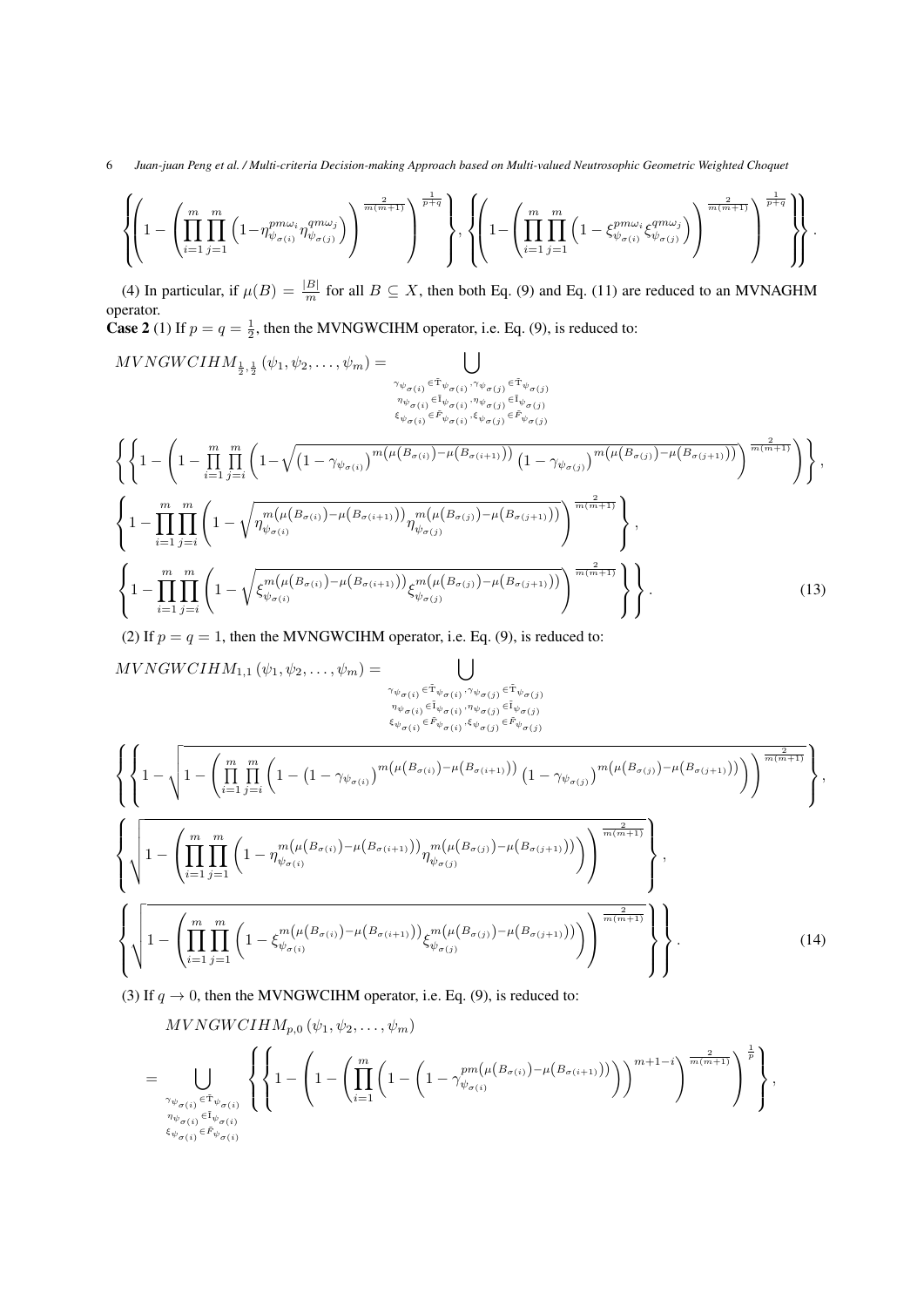$$
\left\{ \left( 1 - \left( \prod_{i=1}^{m} \left( 1 - \eta_{\psi_{\sigma(i)}}^{pm(\mu(B_{\sigma(i)}) - \mu(B_{\sigma(i+1)})))} \right)^{m+1-i} \right)^{\frac{2}{m(m+1)}} \right)^{\frac{1}{p}} \right\},
$$
\n
$$
\left\{ \left( 1 - \left( \prod_{i=1}^{m} \left( 1 - \xi_{\psi_{\sigma(i)}}^{pm(\mu(B_{\sigma(i)}) - \mu(B_{\sigma(i+1)})))} \right)^{m+1-i} \right)^{\frac{2}{m(m+1)}} \right)^{\frac{1}{p}} \right\}.
$$
\n(15)

(4) If  $p \to 0$ , then the MVNGWCIHM operator, i.e. Eq. (9), is reduced to:

 $MVNGWCIHM_{0,q}(\psi_1, \psi_2, \ldots, \psi_m)$ 

$$
= \bigcup_{\substack{\gamma_{\psi_{\sigma(i)}} \in \tilde{\mathcal{T}}_{\psi_{\sigma(i)}} \\ \eta_{\psi_{\sigma(i)}} \in \tilde{\mathcal{T}}_{\psi_{\sigma(i)}} \\ \xi_{\psi_{\sigma(i)}} \in \tilde{\mathcal{F}}_{\psi_{\sigma(i)}}}} \left\{ \left\{ 1 - \left( 1 - \left( \prod_{i=1}^{m} \left( 1 - \left( 1 - \gamma_{\psi_{\sigma(i)}}^{qm(\mu(B_{\sigma(i)}) - \mu(B_{\sigma(i+1)}))} \right) \right)^i \right)^{\frac{2}{m(m+1)}} \right)^{\frac{1}{q}} \right\},
$$
\n
$$
\left\{ \left( 1 - \left( \prod_{i=1}^{m} \left( 1 - \eta_{\psi_{\sigma(i)}}^{qm(\mu(B_{\sigma(i)}) - \mu(B_{\sigma(i+1)}))} \right)^i \right)^{\frac{2}{m(m+1)}} \right)^{\frac{1}{q}} \right\},
$$
\n
$$
\left\{ \left( 1 - \left( \prod_{i=1}^{m} \left( 1 - \xi_{\psi_{\sigma(i)}}^{qm(\mu(B_{\sigma(i)}) - \mu(B_{\sigma(i+1)}))} \right)^i \right)^{\frac{2}{m(m+1)}} \right)^{\frac{1}{q}} \right\} \right\}.
$$
\n(16)

Some desirable properties of the MVNGWCIHM operator can be obtained.

**Property 1 (Idempotency).** Let  $\psi_i$  ( $i = 1, 2, ..., m$ ) be a group of MVNNs, and  $p, q \geq 0, p$ and  $q$  be not equal to zero simultaneously. If  $\psi_i = \psi = {\{\langle \gamma, \eta, \xi \rangle\}} (i = 1, 2, \dots, m)$ , then  $MVNGWCIHM_{p,q}(\psi_1, \psi_2, \dots, \psi_m) = \psi$  can be obtained.

**Property 2 (IdemMonotonicity).** Let  $\psi_i(i)$  =  $1, 2, \ldots, m$  and  $\pi_i$   $(i = 1, 2, \ldots, m)$  be two groups of MVNNS,  $p, q \geq 0$ , p and q be not equal to zero simultaneously. If  $\forall \gamma_{\psi_{\sigma(i)}} \in \tilde{T}_{\psi_{\sigma(i)}}, \eta_{\psi_{\sigma(i)}} \in \tilde{I}_{\psi_{\sigma(i)}}, \xi_{\psi_{\sigma(i)}} \in$  $\tilde{F}_{\psi_{\sigma(i)}}$  and  $\gamma_{\pi_{\sigma(i)}} \in \tilde{T}_{\pi_{\sigma(i)}}, \eta_{\pi_{\sigma(i)}} \in \tilde{I}_{\pi_{\sigma(i)}}, \xi_{\pi_{\sigma(i)}} \in$  $\tilde{F}_{\pi_{\sigma(i)}}$  satisfy  $\gamma_{\psi_{\sigma(i)}} \leq \gamma_{\pi_{\sigma(i)}}, \eta_{\psi_{\sigma(i)}} \geq \eta_{\pi_{\sigma(i)}}$  and  $\xi_{\psi_{\sigma(i)}} \geq \xi_{\pi_{\sigma(i)}}$  for all  $\psi_i$   $(i = 1, 2, \ldots, m)$  and  $\pi_i$   $(i = 1, 2, \ldots, m)$  $1, 2, \ldots, m$ , then  $MVNGWCIHM_{p,q}(\psi_1, \psi_2, \ldots, \psi_m)$  $|\psi_m| \le MVNGWCIHM_{p,q}(\pi_1, \pi_2, \ldots, \pi_m)$  can be obtained.

**Property 3 (Boundedness).** Let  $\psi_i$  ( $i = 1, 2, \ldots, m$ ) be a group of MVNNS and  $p, q \geq 0$ , p and q be not equal to zero simultaneously. If  $\psi^-$  =  $\{\gamma^-, \eta^+, \xi^+\}$  and  $\psi^+ = \{\gamma^+, \eta^-, \xi^-\}$ , here  $\gamma^- =$  $\min_i \min_{\gamma_{\psi_i} \in T''}, \eta^- = \min_i \min_{\eta_{\psi_i} \in I''}$  and  $\xi^- =$  $\min_i \min_{\xi_{\psi_i} \in F''}, \gamma^+ = \max_i \max_{\gamma_{\psi_i} \in T''}, \eta^+ =$  $\max_i \max_{\eta_{\psi_i} \in I''}$  and  $\xi^+ = \max_i \max_{\xi_{\psi_i} \in F''}$ , then

 $\psi^- \leq MVNGWCIHM_{p,q}(\psi_1, \psi_2, \ldots, \psi_m) \leq \psi^+$ can be obtained.

**Property 4 (Permutation).** Let  $\psi_i(i = 1, 2, \dots, m)$ be a group of MVNNs, and  $p, q \geq 0$ , p and q be not equal to zero simultaneously. If  $\overline{\psi}_i (i = 1, 2, \ldots, m)$ be any permutation of  $\psi_i(i = 1, 2, \dots, m)$ , then  $MVNGWCHM_{p,q}(\psi_1, \psi_2, \dots, \psi_m)$  =  $MVNGWCIHM_{p,q}(\bar{\psi}_1, \overline{\psi}_2, \dots, \overline{\psi}_m)$  can be obtained.

# 4. The MCDM approach based on a MVNGWCIHM operator with MVNNs

In this section, an approach is proposed to resolve the MCDM problems where the data are expressed by MVNNs.

Assume there are *n* alternatives denoted by  $A =$  $\{\alpha_1, \alpha_2, \dots, \alpha_n\}$  and m criteria denoted by  $C =$  $\{c_1, c_2, \ldots, c_m\}$ , and  $w = (w_1, w_2, \ldots, w_m)^T$  is the weight vector of criterion  $c_j$  ( $j = 1, 2, \ldots, m$ ), where  $w_j \ge 0$   $(j = 1, 2, ..., m)$ , and  $\sum_{j=1}^{m} w_j = 1$ . Let  $R = (\alpha_{ij})_{n \times m}$  be the multi-valued neutrosophic decision matrix, and  $\alpha_{ij} = \langle \tilde{T}_{\alpha_{ij}}, \tilde{I}_{\alpha_{ij}}, \tilde{F}_{\alpha_{ij}} \rangle$  be the evaluation value of  $\alpha_i$  for criterion  $c_j$  being in the form of MVNNs. Where  $\tilde{T}_{(\cdot)}$  indicates the truth-membership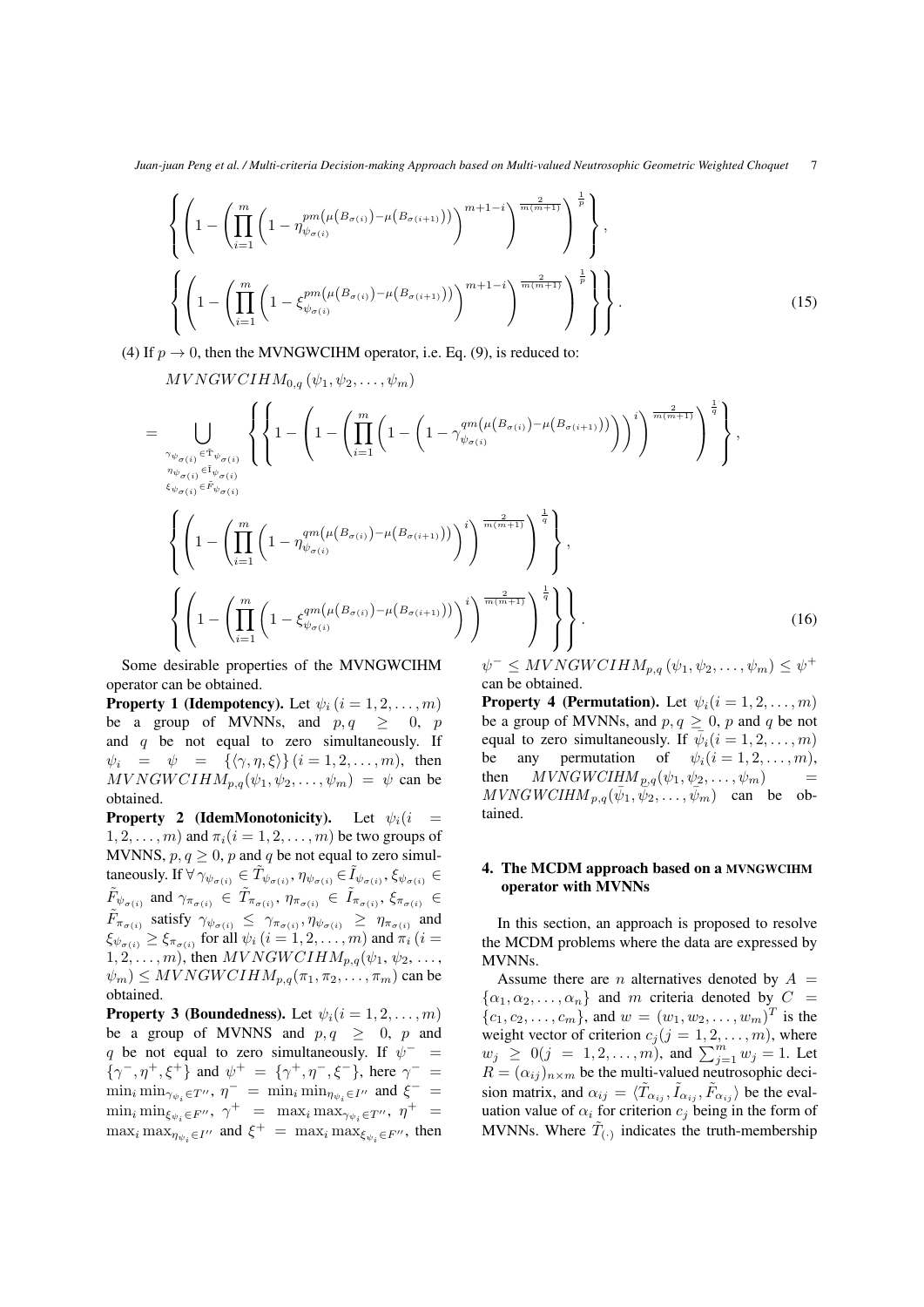function,  $\tilde{I}_{(.)}$  indicates the indeterminacy-membership function and  $\tilde{F}_{(\cdot)}$  indicates the falsity-membership function.

Each criterion can be divided into two types, including maximizing which means the larger the better, and cost-type which means the smaller the better. For the benefit-type criteria, nothing is done; whereas for the minimizing criteria, the criterion values can be transformed into maximizing criteria as follows:

$$
\beta_{ij} = \begin{cases} \alpha_{ij}, & \text{for maximizing criteria } c_j \\ (\alpha_{ij})^c, & \text{for minimizing criteria } c_j \end{cases}, (17)
$$

$$
(i = 1, 2, \dots, n; j = 1, 2, \dots, m).
$$

Here  $(\alpha_{ij})^c$  is the complement of  $\alpha_{ij}$  as defined in Definition 5.

In the following steps, a procedure to rank and select the most desirable alternative(s) is provided.

Step 1. Transform the decision matrix.

According to Eq. (17), the MVNN decision matrix  $R = (\alpha_{ij})_{n \times m}$  can be transformed into a normalized MVNN decision matrix  $\tilde{R} = (\beta_{ij})_{n \times m}$ .

For the minimizing criteria, the normalization formula is

$$
\beta_{ij} = (\alpha_{ij})^c
$$
  
=  $\langle \cup_{\xi \in \tilde{F}_{\alpha_{ij}}} \{\xi\}, \cup_{\eta \in \tilde{I}_{\alpha_{ij}}} \{1 - \eta\}, \cup_{\gamma \in \tilde{T}_{\alpha_{ij}}} \{\gamma\} \rangle$ ; (18)  
for the maximizing criteria, the normalization formula  
is

$$
\beta_{ij} = \alpha_{ij}
$$
\n
$$
= \left\langle \cup_{\gamma \in \tilde{T}_{\alpha_{ij}}} \{\gamma\}, \cup_{\eta \in \tilde{I}_{\alpha_{ij}}} \{\eta\}, \cup_{\xi \in \tilde{F}_{\alpha_{ij}}} \{\xi\} \right\rangle. \quad (19)
$$

Step 2. Confirm the fuzzy measures on criterion set C. Based on the fuzzy measures and criteria set  $C$ , the

weight of the criterion can be obtained as follows:

$$
\tilde{w}_{\sigma(j)} = \mu\left(B_{\sigma(j)}\right) - \mu\left(B_{\sigma(j+1)}\right), j = 1, 2, \ldots, m.
$$

Here,  $(\sigma(1), \sigma(2), \ldots, \sigma(m))$  is a permutation of  $(1, 2, \ldots, m)$ . Then the corresponding weight of criteria can be obtained.

Step 3. Aggregate all the performance values of each alternative.

Based on Step 2, we can aggregate all the performance values  $\beta_{ij}$  of each alternative and obtain the overall values  $\beta_i$  corresponding to the alternative  $\alpha_i(i = 1, 2, \dots, m)$  by using the MVNGWCIHM operator as follows:

$$
MVNWGCHM_{p,q}(\beta_{i1}, \beta_{i2}, \dots, \beta_{im}) = \bigcup_{\substack{\gamma_{\sigma(ii)} \in \tilde{T}_{\sigma(ii)}, \gamma_{\sigma(ij)} \in \tilde{T}_{\sigma(ij)} \\ \xi_{\sigma(ii)} \in \tilde{F}_{\sigma(ii)} \\ \xi_{\sigma(ij)} \in \tilde{F}_{\sigma(ij)}}}
$$
\n
$$
\left\{ \left\{ 1 - \left( \prod_{i=1}^{m} \prod_{j=i}^{m} \left( 1 - (1 - \gamma_{\beta_{\sigma(ii)}})^{p m(\mu(B_{\sigma(i)}) - \mu(B_{\sigma(i+1)}))} (1 - \gamma_{\beta_{\sigma(ij)}})^{q m(\mu(B_{\sigma(j)}) - \mu(B_{\sigma(j+1)}))} \right) \right)^{\frac{2}{m(m+1)}} \right\} \right\},
$$
\n
$$
\left\{ \left( 1 - \left( \prod_{i=1}^{m} \prod_{j=1}^{m} \left( 1 - \eta_{\beta_{\sigma(ii)}}^{p m(\mu(B_{\sigma(i)}) - \mu(B_{\sigma(i+1)}))} \eta_{\beta_{\sigma(ij)}}^{q m(\mu(B_{\sigma(j)}) - \mu(B_{\sigma(j+1)}))} \right) \right)^{\frac{2}{m(m+1)}} \right\} \right\},
$$
\n
$$
\left\{ \left( 1 - \left( \prod_{i=1}^{m} \prod_{j=1}^{m} \left( 1 - \xi_{\beta_{\sigma(ii)}}^{p m(\mu(B_{\sigma(i)}) - \mu(B_{\sigma(i+1)}))} \xi_{\beta_{\sigma(ij)}}^{q m(\mu(B_{\sigma(j)}) - \mu(B_{\sigma(j+1)}))} \right) \right)^{\frac{2}{m(m+1)}} \right\} \right\}.
$$
\n(20)

Step 4. Rank all the alternative(s).

According to the score function and accuracy function in Def. (3), we can obtain the final ranking and select the best one(s).

#### 5. An illustrative example

In this section, an example is adapted from Wang et al. [46] for further illustration. Hunan Nonferrous Metals Holding Group Co. Ltd. is a large state-owned company whose main business is producing and sell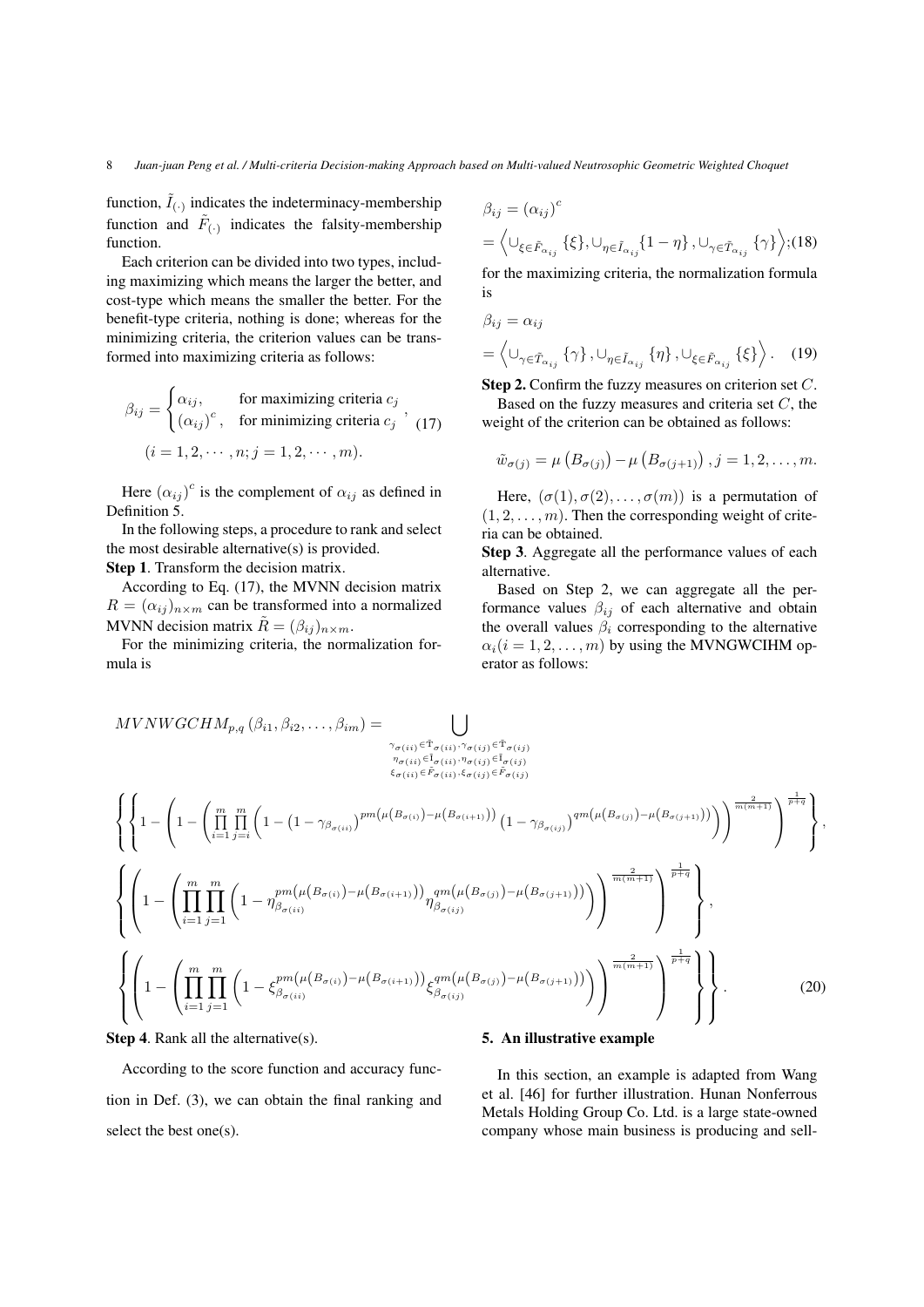ing nonferrous metals. It is also the largest manufacturer of multi-species nonferrous metals in China, with the exception of aluminum. In order to expand its main business, the company is always engaged in overseas investment, and a department which consists of executive managers and several experts in the field has been established specifically to make decisions on global mineral investment. Recently, the overseas investment department has decided to select a pool of alternatives from several foreign countries based on preliminary surveys. Subsequently, the projects in those countries are to be investigated in detail. In this survey, the focus is on the first step of finding suitable candidate countries. Three countries (alternatives) are taken into consideration, which are denoted by  $\alpha_1, \alpha_2, \alpha_3, \alpha_4, \alpha_5$ . During the assessment, four fac-

$$
R = \left(\begin{array}{l} \left\langle \{0.5, 0.7\}, \{0.3\}, \{0.3\} \right\rangle & \left\langle \{0.4\}, \{0.2, 0.3\}, \{0.1\} \right\rangle \\ \left\langle \{0.3, 0.4\}, \{0.2\}, \{0.2\} \right\rangle & \left\langle \{0.6\}, \{0.2\}, \{0.3\} \right\rangle \\ \left\langle \{0.3\}, \{0.2, 0.3, 0.4\}, \{0.4\} \right\rangle & \left\langle \{0.4, 0.5\}, \{0.2.0.3\}, \{0.2\} \right\rangle \\ \left\langle \{0.5\}, \{0.3\}, \{0.3\} \right\rangle & \left\langle \{0.6\}, \{0.1, 0.2\}, \{0.2\} \right\rangle \\ \left\langle \{0.6\}, \{0.2\}, \{0.4\} \right\rangle & \left\langle \{0.7\}, \{0.2, 0.3\}, \{0.4\} \right\rangle \end{array}\right)
$$

#### *5.1. An illustration of the proposed approach*

The procedures for obtaining the optimal alternative using the proposed method are shown in the following steps.

Step 1. Normalize the decision matrix.

Because all the criteria are of a maximizing type and have the same measurement unit, there is no need for normalization; thus,  $\tilde{R} = (\beta_{ij})_{4 \times 4} = (\alpha_{ij})_{4 \times 4}$ .

Step 2. Confirm the fuzzy measures on criteria set C. Assume that  $\mu(c_1) = 0.40, \mu(c_2) = 0.27, \mu(c_3) =$ 0.35 and  $\mu(c_4) = 0.30$ , then  $\rho = -0.58$  can be obtained. According to Eq. (1),  $\mu(c_1, c_2) = 0.55$ ,  $\mu(c_1, c_3) = 0.67, \mu(c_1, c_4) = 0.63, \mu(c_2, c_3) = 0.57,$  $\mu(c_2, c_4) = 0.52, \mu(c_3, c_4) = 0.59, \mu(c_1, c_2, c_3) =$ 0.83,  $\mu(c_1, c_2, c_4) = 0.80, \mu(c_2, c_3, c_4) = 0.78,$  $\mu(c_1, c_3, c_4) = 0.85$  and  $\mu(c_1, c_2, c_3, c_4) = 1$  can be determined.

Take  $\beta_{5j}$  ( $j = 1, 2, 3, 4$ ) for example,

$$
s (\beta_{51}) = 0, s (\beta_{52}) = 0.0171,
$$
  

$$
s (\beta_{53}) = 0.0672, s (\beta_{54}) = 0.0331.
$$

Obviously,

$$
s(\beta_{51}) < s(\beta_{52}) < s(\beta_{54}) < s(\beta_{53}).
$$

tors, namely:  $c_1$ : resources (such as the suitability of the minerals and their exploration potential);  $c_2$ : politics and policy (such as corruption and political risks);  $c_3$ : economy (such as development vitality and stability); and  $c_4$ : infrastructure (such as railway and highway facilities) are considered according to the department's previous investment projects. The evaluation of five candidates  $\alpha_i$  (i = 1, 2, 3, 4, 5) is performed using MVNNs by the three decision-makers under the criterion  $c_k$  ( $k = 1, 2, 3, 4$ ). One decision-maker could give several evaluation values for three membership degrees. In particular, in the case where two decisionmakers set the same value, it is counted only once. Then the multi-valued neutrosophic decision matrix  $R = (\alpha_{ij})_{5 \times 4}$  is constructed and shown as follows:

 $\langle \{0.5\}, \{0.3, 0.4\}, \{0.4\}\rangle$   $\langle \{0.5, 0.6\}, \{0.2\}, \{0.3\}\rangle$  $\langle \{0.7\}, \{0.2\}, \{0.3\}\rangle$   $\langle \{0.4\}, \{0.2\}, \{0.1\}\rangle$ <br> $\langle 0.6\}, \{0.1, 0.2\}, \{0.3\}\rangle$   $\langle \{0.5\}, \{0.1\}, \{0.2\}\rangle$  $\} \rangle \, \langle \{0.6\}, \{0.1, 0.2\}, \{0.3\}\rangle$  $\langle \{0.7\}, \{0.2\}, \{0.2, 0.3\}\rangle$   $\langle \{0.6\}, \{0.2, 0.3, 0.4\}, \{0.2\}\rangle$  $\langle \{0.7\}, \{0.3\}, \{0.2\}\rangle$   $\langle \{0.5\}, \{0.1\}, \{0.3\}\rangle$ <sup>1</sup>  $\int$ 

.

Which implies  $\beta_{51} < \beta_{52} < \beta_{54} < \beta_{53}$  such that

$$
\beta_{5\sigma(1)} = \beta_{51}, \beta_{5\sigma(2)} = \beta_{52},
$$
  
\n $\beta_{5\sigma(3)} = \beta_{54}, \beta_{5\sigma(4)} = \beta_{53}.$ 

Then

$$
\omega_{\sigma(1)} = \mu (B_{\sigma(1)}) - \mu (B_{\sigma(2)})
$$
  
=  $\mu (c_1, c_2, c_3, c_4) - \mu (c_2, c_3, c_4)$   
=  $1 - 0.78 = 0.22$ ;  

$$
\omega_{\sigma(2)} = \mu (c_2, c_4, c_3) - \mu (c_4, c_3)
$$
  
=  $0.78 - 0.59 = 0.19$ ;  

$$
\omega_{\sigma(3)} = \mu (c_4, c_3) - \mu (c_3) = 0.59 - 0.35 = 0.24
$$
;  

$$
\omega_{\sigma(4)} = \mu (c_3) = 0.35.
$$

So  $\omega_5 = (0.22, 0.19, 0.35, 0.24).$ 

Thus, the corresponding weight matrix can be obtained as:

$$
\omega = \begin{pmatrix} 0.28 & 0.22 & 0.2 & 0.3 \\ 0.22 & 0.22 & 0.35 & 0.21 \\ 0.22 & 0.19 & 0.29 & 0.3 \\ 0.22 & 0.22 & 0.35 & 0.21 \\ 0.22 & 0.19 & 0.35 & 0.24 \end{pmatrix}.
$$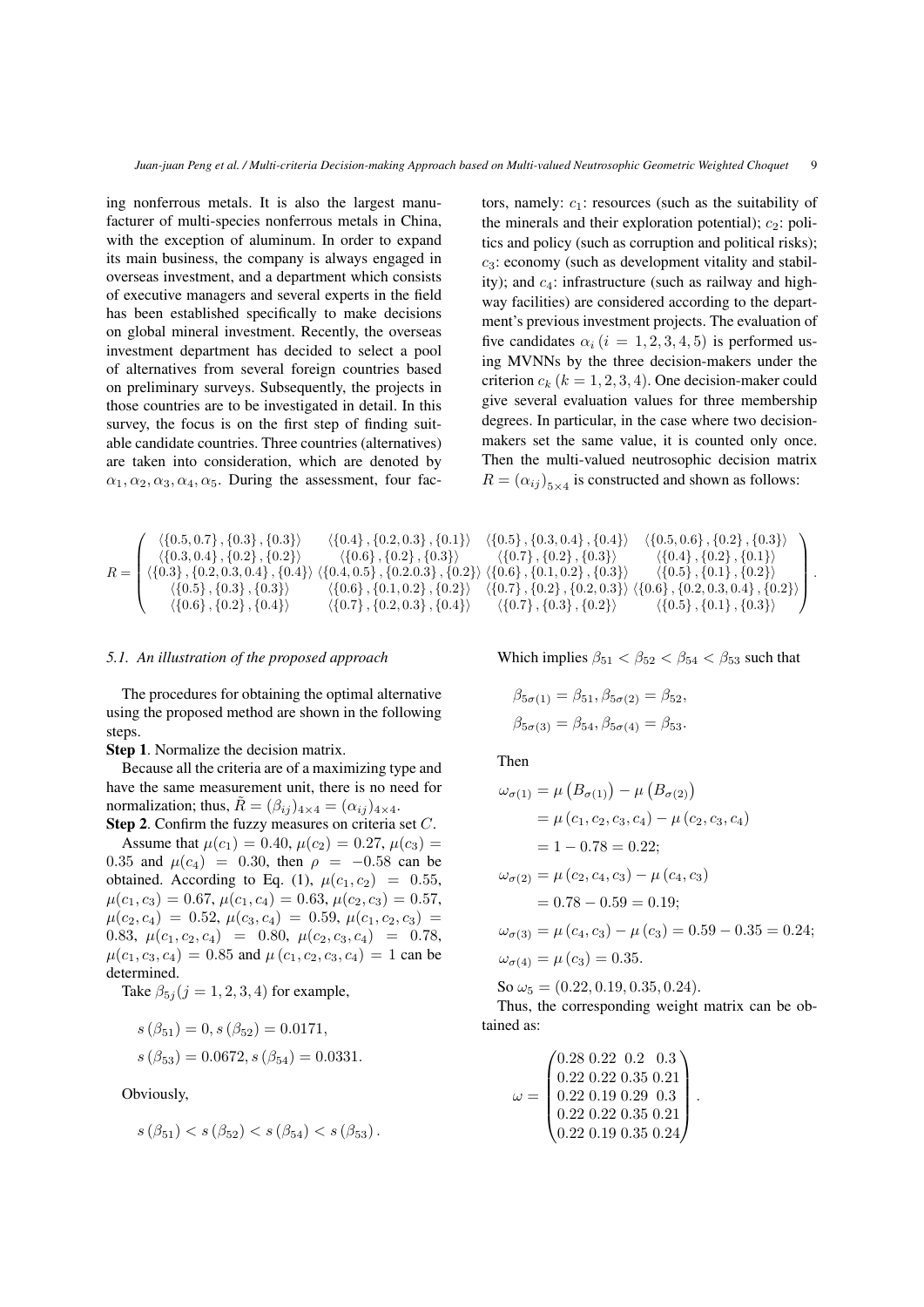Step 3. Aggregate all the performance values of each alternative.

Utilizing the operator i.e., Eq. (20), to aggregate the criterion values for each alternative and  $p = q = 2$ ,

$$
MVNGWCIHM_{2,2}(\beta_{11}, \beta_{12}, \beta_{13}, \beta_{14}) = \bigcup_{\substack{\gamma_{1\sigma(i)} \in \tilde{\mathcal{T}}_{1\sigma(i)}, \gamma_{1\sigma(j)} \in \tilde{\mathcal{T}}_{1\sigma(j)} \\ \delta_{1\sigma(i)} \in \tilde{\mathcal{T}}_{1\sigma(i)}}} \sum_{\substack{\gamma_{1\sigma(i)} \in \tilde{\mathcal{T}}_{1\sigma(i)}, \gamma_{1\sigma(j)} \in \tilde{\mathcal{T}}_{1\sigma(j)} \\ \delta_{1\sigma(i)} \in \tilde{F}_{1\sigma(i)}, \delta_{1\sigma(j)} \in \tilde{F}_{1\sigma(j)}}} \left\{ \left\{ 1 - \left( 1 - \prod_{i=1}^{4} \prod_{j=i}^{4} \left( 1 - \left( 1 - \gamma_{\beta_{1\sigma(i)}} \right)^{2 \times 4\left( \mu\left(B_{\sigma(i)}\right) - \mu\left(B_{\sigma(i+1)}\right) \right)} \left( 1 - \gamma_{\beta_{1\sigma(j)}} \right)^{2 \times 4\left( \mu\left(B_{\sigma(j)}\right) - \mu\left(B_{\sigma(j+1)}\right) \right)} \right)^{\frac{2}{4 \times 5}} \right\}^{\frac{1}{2} + 2} \right\},
$$
\n
$$
\left\{ \left( 1 - \prod_{i=1}^{4} \prod_{j=i}^{4} \left( 1 - \eta_{\beta_{1\sigma(i)}}^{2 \times 4\left( \mu\left(B_{\sigma(i)}\right) - \mu\left(B_{\sigma(i+1)}\right) \right)} \eta_{\beta_{1\sigma(j)}}^{2 \times 4\left( \mu\left(B_{\sigma(j)}\right) - \mu\left(B_{\sigma(j+1)}\right) \right)} \right)^{\frac{2}{4 \times 5}} \right\}^{\frac{1}{2} + 2} \right\},
$$
\n
$$
\left\{ \left( 1 - \prod_{i=1}^{4} \prod_{j=i}^{4} \left( 1 - \xi_{\beta_{1\sigma(i)}}^{2 \times 4\left( \mu\left(B_{\sigma(i)}\right) - \mu\left(B_{\sigma(i+1)}\right) \right)} \xi_{\beta_{1\sigma(j)}}^{2 \times 4\left( \mu\left(B_{\sigma(j)}\right) - \mu\left(B_{\sigma(j+1)}\right) \right)} \right)^{\frac{2}{4 \times 5}} \right\
$$

 $= \{\{0.8288, 0.8447, 0.8402, 0.8578\}, \{0.3038, 0.29, 0.2975, 0.2833\}, \{0.304\}\}.$ 

 $MVNGWCIHM_{2,2} (\beta_{21}, \beta_{22}, \beta_{23}, \beta_{24})$  $= \{ \{0.8311, 0.8494\}, \{0.3364\}, \{0.3214\} \}.$  $MVNGWCIHM_{2,2} (\beta_{31}, \beta_{32}, \beta_{33}, \beta_{34})$  $=$ {{0.8156, 0.8221}, {0.4074, 0.3983, 0.3929,} 0.4004, 0.391, 0.3857, 0.3749, 0.3647,0.3587,  $0.3671, 0.3566, 0.3506\}, \{\{0.2935\}\}.$  $MVNGWCIHM_{2.2} (\beta_{41}, \beta_{42}, \beta_{43}, \beta_{44})$  $=$  {{0.8819}, {0.3501, 0.3244, 0.3397, 0.3129}  $0.3337, 0.3063\}, \{0.3244, 0.2941\}\$ .  $MVNGWCIHM_{2,2} (\beta_{51}, \beta_{52}, \beta_{53}, \beta_{54})$  $= \{\{0.8835\}, \{0.3404, 0.3314\}, \{0.2869\}\}.$ 

#### Step 4. Rank all the alternatives.

The score values of each alternative(s) can be obtained as:

$$
s(\alpha_1) = 0.0817; s(\alpha_2) = 0.0608;
$$
  
\n
$$
s(\alpha_3) = 0.0488; s(\alpha_4) = 0.0816;
$$
  
\n
$$
s(\alpha_5) = 0.0869.
$$

Then  $s(\alpha_5) > s(\alpha_1) > s(\alpha_4) > s(\alpha_2) > s(\alpha_3)$ can be obtained. Therefore, the final ranking is  $\alpha_5$  $\alpha_1 \succ \alpha_4 \succ \alpha_2 \succ \alpha_3$ . The best alternative is  $\alpha_5$  while the worst is  $\alpha_3$ .

### *5.2. A sensitivity analysis*



Fig. 1. The score values of alternatives and  $p = 0$  and  $q \in (0, 10]$ .

In this subsection, the influence of different parameters on the ranking of alternatives is investigated by using the MVNGWCIHM operator. Since the evaluation values for three memberships in MVNNs are sets of precise values in [0, 1], the different values of  $p, q \in (0, 10]$  are considered to conduct a sensitivity analysis. The results are represented in Table 1 and Fig.

then the comprehensive values can be obtained as follows: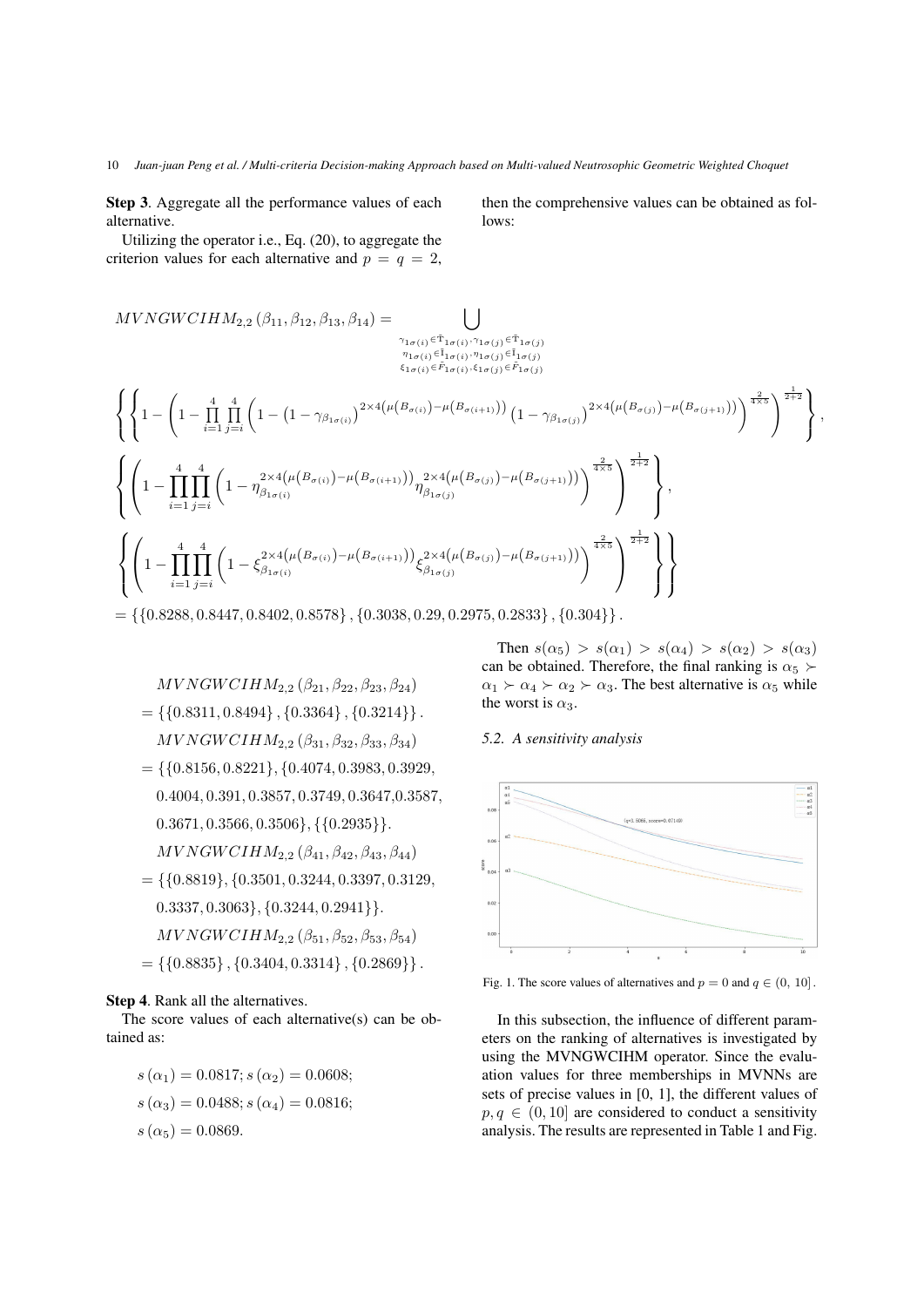| The results by using the different parameters |                                                                        |                         |                             |  |
|-----------------------------------------------|------------------------------------------------------------------------|-------------------------|-----------------------------|--|
| Parameter $(p, q)$                            | The final rankings                                                     | The best alternative(s) | The worst alternative $(s)$ |  |
| $p = q = 0.5$                                 | $\alpha_5 \succ \alpha_1 \succ \alpha_4 \succ \alpha_2 \succ \alpha_3$ | $\alpha_5$              | $\alpha_3$                  |  |
| $p=1, q=0$                                    | $\alpha_5 \succ \alpha_4 \succ \alpha_1 \succ \alpha_3 \succ \alpha_2$ | $\alpha_5$              | $\alpha_2$                  |  |
| $p = 0, q = 1$                                | $\alpha_1 \succ \alpha_4 \succ \alpha_5 \succ \alpha_2 \succ \alpha_3$ | $\alpha_1$              | $\alpha_3$                  |  |
| $p = q = 1$                                   | $\alpha_5 \succ \alpha_1 \succ \alpha_4 \succ \alpha_2 \succ \alpha_3$ | $\alpha_5$              | $\alpha_3$                  |  |
| $p = q = 2$                                   | $\alpha_5 \succ \alpha_1 \succ \alpha_4 \succ \alpha_2 \succ \alpha_3$ | $\alpha_5$              | $\alpha_3$                  |  |
| $p = q = 5$                                   | $\alpha_4 \succ \alpha_1 \succ \alpha_5 \succ \alpha_2 \succ \alpha_3$ | $\alpha_4$              | $\alpha_3$                  |  |
| $p = q = 10$                                  | $\alpha_4 \succ \alpha_1 \succ \alpha_5 \succ \alpha_2 \succ \alpha_3$ | $\alpha_4$              | $\alpha_3$                  |  |

Table 1

| Table 2<br>The results obtained by utilizing the different methods |                                                                        |                            |                             |  |
|--------------------------------------------------------------------|------------------------------------------------------------------------|----------------------------|-----------------------------|--|
| Methods                                                            | The final ranking                                                      | The best alternative $(s)$ | The worst alternative $(s)$ |  |
| Ye [16]                                                            | $\alpha_5 \succ \alpha_1 \succ \alpha_4 \succ \alpha_2 \succ \alpha_3$ | $\alpha_5$                 | $\alpha_3$                  |  |
| Peng et al. $[19]$                                                 | $\alpha_5 \succ \alpha_1 \succ \alpha_4 \succ \alpha_2 \succ \alpha_3$ | $\alpha_5$                 | $\alpha_3$                  |  |
| Peng et al. [20]                                                   | $\alpha_1, \alpha_5 \succ \alpha_4 \succ \alpha_2 \succ \alpha_3$      | $\alpha_1, \alpha_5$       | $\alpha_3$                  |  |
| Peng et al. $[21]$                                                 | $\alpha_1 \succ \alpha_5 \succ \alpha_4 \succ \alpha_2 \succ \alpha_3$ | $\alpha_1$                 | $\alpha_3$                  |  |
| Wang and Li [25]                                                   | $\alpha_5 \succ \alpha_1 \succ \alpha_4 \succ \alpha_2 \succ \alpha_3$ | $\alpha_5$                 | $\alpha_3$                  |  |
| Liu and Zhang [38]                                                 | $\alpha_5 \succ \alpha_1 \succ \alpha_4 \succ \alpha_2 \succ \alpha_3$ | $\alpha_5$                 | $\alpha_3$                  |  |
| The proposed method                                                | $\alpha_5 \succ \alpha_1 \succ \alpha_4 \succ \alpha_2 \succ \alpha_3$ | $\alpha_{5}$               | $\alpha_3$                  |  |

1-Fig. 3. From the results, we can see that the final rankings may be different for the different parameters  $p, q \in (0, 10]$ , which can be considered as a reflection of the decision makers' preferences. The best alternative is always  $\alpha_5$ ,  $\alpha_4$  or  $\alpha_1$ ; while the worst alternative is always  $\alpha_3$  or  $\alpha_2$ . Generally speaking, the greater the values of  $p$  and  $q$ , the more emphasized the interactions of criterion values. However, if the values of parameters are too big, then the difference between the scores of alternatives will not be so distinct. In other words, this will influence the accuracy of the final results. Therefore, we can determine the simple values for the ease of computation. Moreover, the MVNGW-CIHM operator can provide the decision-makers with more choices regarding the different values of the parameter, which are provided according to the decisionmakers' preferences.



Fig. 2. The score values of alternatives and  $p \in (0, 10]$  and  $q = 0$ .



Fig. 3. The score values of alternatives and  $p \in (0, 10]$  and  $q \in (0, 10].$ 

### *5.3. A comparison analysis*

In order to validate the feasibility of the proposed decision-making method, a comparative study was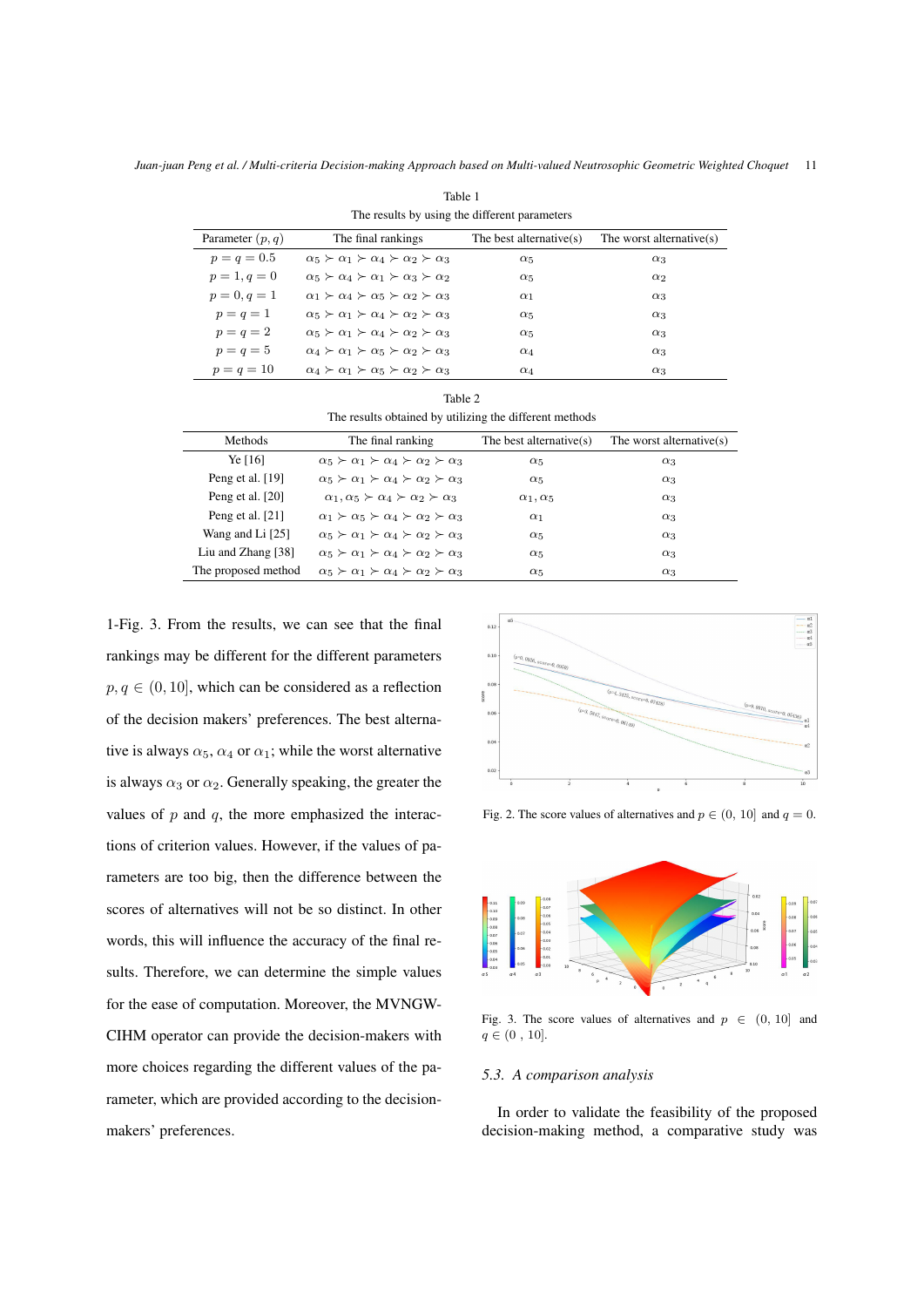conducted with other methods; specifically those in Ye [16], Peng et al. [19–21], Wang and Li [25] and Liu and Zhang [38].

To facilitate a comparison analysis, the same example that was used in Section 5 is used here as well. Since the compared methods presented above cannot handle multi-valued neutrosophic information where the weight is completely unknown, we now use the same example but with the weights of criteria determined as  $w = (0.25, 0.21, 0.35, 0.19)$ . Subsequently, the proposed method is reduced to the methods used in Liu and Zhang [38]. For the proposed method, we can use the determined weight directly in Step 3 in Subsection 5.1 and  $p = q = 2$ . Then for the method in Ye [16] and Peng et al. [19], the weighted averaging operator and the weighted arithmetic power averaging operator are utilized respectively. For the method in Wang and Li [25], we assume that the criterion satisfy  $C_1 \succ C_2 \succ C_3 \succ C_4$  and  $\lambda = 1$ . Moreover, the generalized single-valued neutrosophic hesitant fuzzy prioritized weighted geometric operator is used to deal with the same example. Consequently, the final results can be obtained as shown in Table 2.

Based on the results presented in Table 4, we can see that the results from the proposed approach are consistent with those that use the methods in Ye [16], Peng et al. [19], Wang and Li [25] and Liu and Zhang [38]; the best alternative is  $\alpha_5$  while the worst is  $\alpha_3$ . For the other compared methods presented in Refs. [20, 21], although there is a slight difference in the final rankings of these methods, the alternative  $\alpha_1$  is always the best one(s).

Based on the results presented above, some conclusions can be drawn and these are now discussed. Firstly, although the result of the proposed approach is consistent with that using the method of Ye [16], Peng et al. [19], Wang and Li [25] and Liu and Zhang [38], these four methods are unable to consider the data interrelationships of the criterion. Secondly, the compared methods mentioned above cannot resolve multivalued neutrosophic problems where the weight information is completely unknown. Thirdly, the methods developed by Peng et al. [20] can only resolve MCDM problems in which the number of criteria clearly exceeds the number of alternatives; while the method in Peng et al. [21] is better used in resolving problems with a large number of alternatives and few criteria. Otherwise, the final results cannot be obtained directly. However, the approach proposed in this paper is the optimal method for MCDM problems where the weight of criteria is completely unknown, and the relationships between the criteria and data should be considered. Therefore, the main advantages of the proposed approach are not only its ability to deal effectively with the preference information expressed by MVNNs, but also its consideration that the weights of the criteria and individual data are interrelated, which makes the final results correspond better with actual decision-making problems.

## 6. Conclusions

For real decision-making problems, the criteria and an individual's evaluation are always interrelated. MVNNs can be used widely to deal effectively with uncertain, imprecise and inconsistent information. Based on the HM and Choquet integral, the MVNGWCIHM operator has been proposed in this paper, and some special cases and the corresponding properties of the operator were discussed. Moreover, based on the MVNGWCIHM operator, a multi-valued neutrosophic approach was investigated to resolve MCDM problems where the data is in the form of MVNNs and the weights of criteria are completely unknown. Additionally, an illustrative example demonstrated the application of the proposed decisionmaking approach, and proved that its results are feasible and credible. The main advantages of the proposed approach are its ability to consider effectively the interrelationships of the criteria and data and that the weights of the criteria are completely unknown, which makes the final results better correspond with actual decision-making problems. In future research, the measures of MVNNs will be further investigated.

## Acknowledgement

This work is supported by the National Natural Science Foundation of China (Nos. 71701065 and 71571193), the Postdoctoral Science Foundation of China (No. 2017M610511), the Humanities and Social Sciences Foundation of Ministry of Education of China (No. 15YJCZH127), and the Natural Science Foundation of Hubei Province (No. 2017CFC852).

### Conflict of interest

The authors declare that there is no conflict of interest regarding the publication of this paper.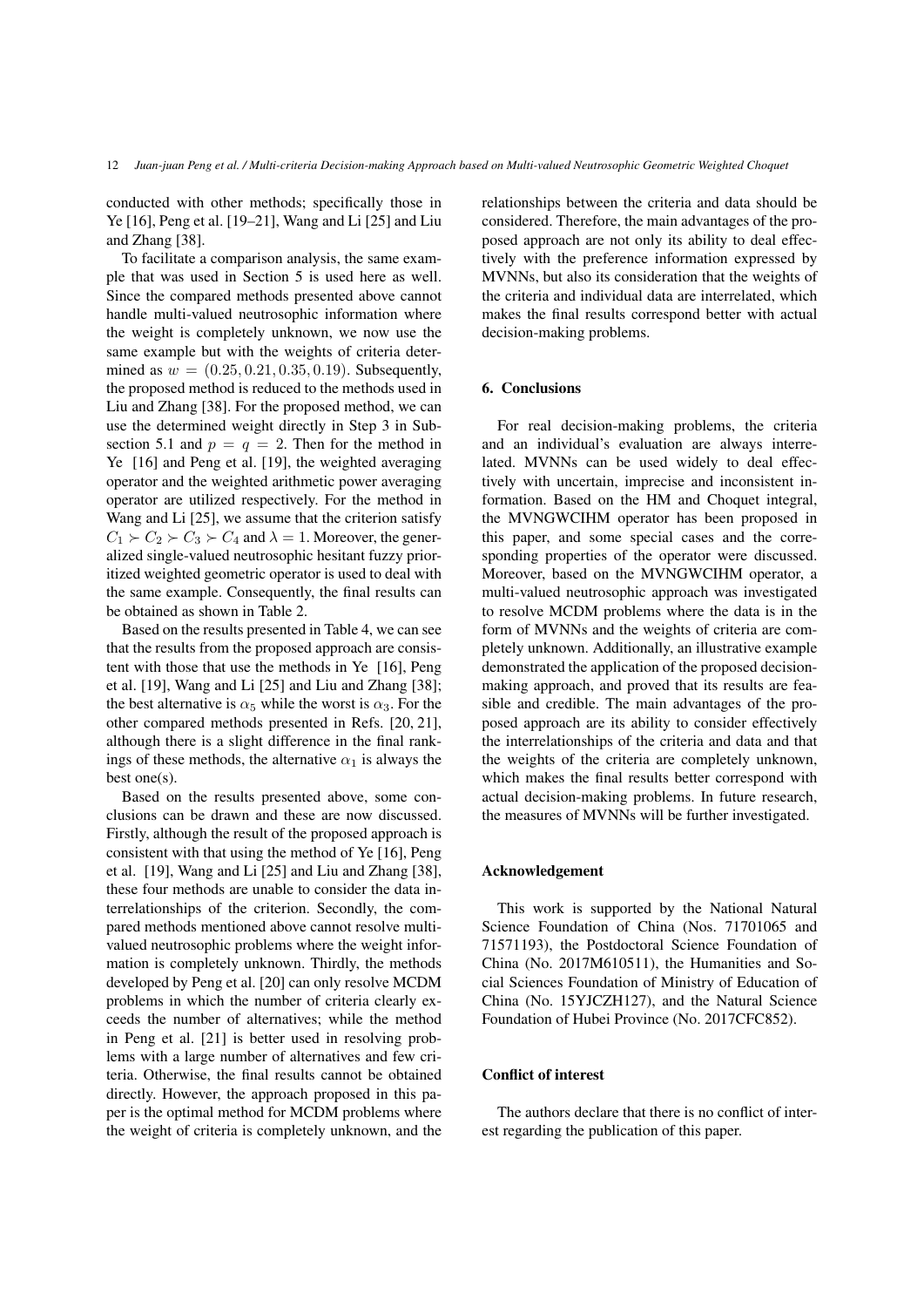*Juan-juan Peng et al. / Multi-criteria Decision-making Approach based on Multi-valued Neutrosophic Geometric Weighted Choquet* 13

#### References

- [1] L.A. Zadeh, Fuzzy sets, Information and Control 8 (1965), 338– 356.
- [2] R.R. Yager, Generalized orthopair fuzzy sets, IEEE Transactions on Fuzzy Systems 25(5) (2017), 1222–1230.
- [3] K. Atanassov, Intuitionistic fuzzy sets, Fuzzy Sets and Systems 20 (1986), 87–96.
- [4] C.J. Rao, J.J. Zheng, C. Wang, X.P. Xiao, A hybrid multiattribute group decision making method based on grey linguistic 2-tuple, Iranian Journal of Fuzzy Systems 13(2) (2016), 37–59.
- [5] C.J. Rao, X.P. Xiao, M. Goh, J.J. Zheng, J.H. Wen, Compound mechanism design of supplier selection based on multi-attribute auction and risk management of supply chain, Computers & Industrial Engineering 105 (2017), 63–75.
- [6] J.J. Peng, J.Q. Wang, X.H. Wu, C. Tian, Hesitant intuitionistic fuzzy aggregation operators based on the Archimedean t-norms and t-conorms, International Journal of Fuzzy Systems 19(3) (2017), 702–714.
- [7] S.M. Yu, J. Wang, J.Q. Wang, An interval type-2 fuzzy likelihood-based MABAC approach and its application in selecting hotels on the tourism website, International Journal of Fuzzy Systems 19(1) (2017), 47–61.
- [8] F. Smarandache, Neutrosophy. Neutrosophic probability, set, and logic. American Research Press, Rehoboth, USA, 1998, pp. 1–105.
- [9] F. Smarandache, A unifying field in logics. Neutrosophy: neutrosophic probability, set and logic. American Research Press, Rehoboth, USA, 1999, pp. 1–141.
- [10] F. Smarandache, A unifying field in logics: neutrosophic logic. Neutrosophy, neutrosophic set, neutrosophic probability: neutrsophic logic. Neutrosophy, neutrosophic set, neutrosophic probability and statistics, American Research Press, Rehoboth, USA, 2005, pp. 1–156.
- [11] H. Wang, F. Smarandache, Y.Q. Zhang, R. Sunderraman, Single valued neutrosophic sets, Multispace and Multistructure 4 (2010), 410–413.
- [12] P. Majumdar, S.K. Samant, On similarity and entropy of neutrosophic sets, Journal of Intelligent and Fuzzy Systems 26(3) (2014), 1245–1252.
- [13] J. Ye, Multicriteria decision-making method using the correlation coefficient under single-value neutrosophic environment, International Journal of General Systems 42 (4) (2013), 386– 394.
- [14] J. Ye, A multicriteria decision-making method using aggregation operators for simplified neutrosophic sets, Journal of Intelligent and fuzzy Systems 26(5)(2014), 2459–2466.
- [15] J.Q. Wang, X.E. Li, An application of the TODIM method with multi-valued neutrosophic set. Control and Decision 30(6) (2015), 1139–1142.
- [16] J. Ye, Multiple-attribute decision-making method under a single-valued neutrosophic hesitant fuzzy environment, Journal of Intelligent Systems 24(1) (2015), 23–36.
- [17] V. Torra, Y. Narukawa, On hesitant fuzzy sets and decision. In Proceedings of the 18th IEEE International Conference on Fuzzy Systems , Jeju Island, Korea, 2009, pp. 1378–1382.
- [18] V. Torra, Hesitant fuzzy sets, International Journal of Intelligent Systems 25 (2010), 529–539.
- [19] J.J. Peng, J.Q. Wang, X.H. Wu, J. Wang, X.H. Chen, Multivalued neutrosophic sets and power aggregation operators with their applications in multi-criteria group decision-making prob-

lems, International Journal of Computational Intelligence Systems 8(4) (2015), 345–363.

- [20] J.J. Peng, J.Q. Wang, X.H. Wu, An Extension of the ELECTRE approach with multi-valued neutrosophic information, Neural Computing and Applications 28 (Suppl 1) (2017), S1011– S1022.
- [21] J.J. Peng, J.Q. Wang, W.E. Yang, A multi-valued neutrosophic qualitative flexible approach based on likelihood for multicriteria decision-making problems, International Journal of Systems Science 48(2) (2017), 425–435.
- [22] P. Ji, H.Y. Zhang, J.Q. Wang, A projection-based TODIM method under multi-valued neutrosophic environments and its application in personnel selection. Neural Computing and Applications, http://doi: 10.1007/s00521-016-2436-z, 2016.
- [23] H.G. Peng, H.Y. Zhang, J.Q. Wang, Probability multi-valued neutrosophic sets and its application in multi-criteria group decision-making problems, Neural Computing and Applications, http:// doi.10.1007/s00521-016-2702-0, 2016.
- [24] X.H. Wu, J.Q. Wang, Cross-entropy measures of multi-valued neutrosophic sets and its application in selecting middle-level manager, International Journal for Uncertainty Quantification 7(2) (2017), 155–176.
- [25] R. Wang, Y.L. Li, Generalized single-valued neutrosophic hesitant fuzzy prioritized aggregation operators and their applications to multiple criteria decision-making, Information, http://doi:10.3390/info9010010, 2018.
- [26] G. Choquet, Theory of capacities, Annales de l'institut Fourier 5 (1953), 131–295.
- [27] G. Beliakov, A. Pradera, T. Calvo, Aggregation Functions: A Guide for Practitioners, Springer, Berlin, 2007.
- [28] R.R. Yager, Induced aggregation operators, Fuzzy Sets and Systems 137 (2003), 59–69.
- [29] P. Meyer, M. Roubens, On the use of the Choquet integral with fuzzy numbers in multiple criteria decision support, Fuzzy Sets and Systems 157 (2006), 927–938.
- [30] D.J. Yu, Y.Y. Wu, W. Zhou, Multi-criteria decision making based on Choquet integral under hesitant fuzzy environment, Journal of Computational Information Systems 7 (12) (2011), 4506–4513.
- [31] C.Q. Tan, X.H. Chen, Intuitionistic fuzzy Choquet integral operator for multi-criteria decision making, Expert Systems with Applications 37 (2010), 149–157.
- [32] C.Q. Tan, A multi-criteria interval-valued intuitionistic fuzzy group decision making with Choquet integral-based TOPSIS, Expert Systems with Applications 38 (2011), 3023–3033.
- [33] H. Bustince, J. Fernandez, J. Sanz, M. Galar, R. Mesiar, A. Kolesárová, Multicriteria decision making by means of intervalvalued Choquet integrals, Advances in Intelligent and Soft Computing 107 (2012), 269–278.
- [34] G.W. Wei, X.F. Zhao, R. Lin, H.J. Wang, Generalized triangular fuzzy correlated averaging operator and their application to multiple attribute decision making, Applied Mathematical Modelling 36 (2012), 2975–2982.
- [35] J.Q. Wang, D.D. Wang, H.Y. Zhang, X.H. Chen, Multi-criteria group dcision making method based on interval 2-tuple linguistic and Choquet integral aggregation operators, Soft Computing 19(2) (2015), 389–405.
- [36] P. Liu, L. Shi, Some neutrosophic uncertain linguistic number Heronian mean operators and their application to multi-attribute group decision making, Springer-Verlag 28(5) (2017), 1–15.
- [37] D. Yu, Hesitant fuzzy multi-criteria decision making methods